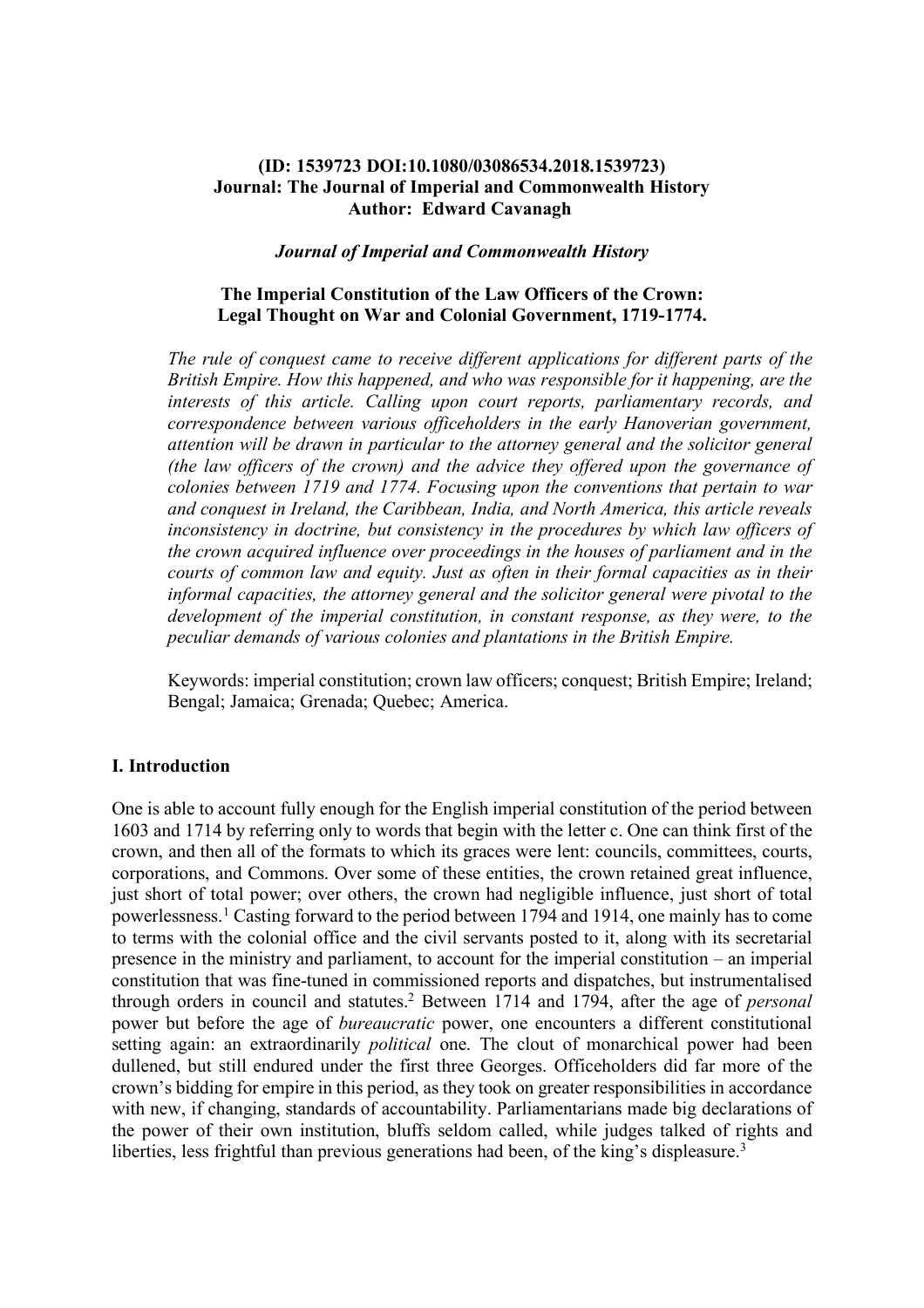If this, for Frederick Madden and David Fieldhouse, was the 'classical period' of the British Empire, which saw plenty of 'dynamic change' in 'periods of apparent stability or equipoise', where might one look for its constitution taking shape?<sup>4</sup> Should it be the Board of Trade, akin to a standing committee of lords, selectable from the Privy Council? Or should it be parliament, which consulted the Board of Trade as something of an advisory body, and was developing the bigger legislative agenda for all things maritime and mercantile in this period? If so, which part of parliament, it follows to ask, had the strongest grip on constitutional matters of empire? Was it the Commons as a voting assembly, or was it the Lords as its moderator, or was it the king's ministers, some in cabinet with secretaries of state and, between 1768 and 1782, a dedicated colonial secretary? What, then, about the judiciary? Were the common law courts of Common Pleas and King's Bench, hearing actions in private law from the colonies, any real standard bearers, or was it the Privy Council, functioning as a court of appeal in receipt of numerous queries on complicated points of jurisdiction, that held the greater sway? Maybe it was the Admiralty, hearing prize cases and instances in accordance with its own flexible jurisprudence, that did more? Or perhaps Chancery, that slow-moving court of discretionary equity where the Lord Chancellor presided over the thorniest disputes within and between colonies, set out the most lasting criteria for imperial matters?

Thinking about the influence of each of these institutional entities separately is an interesting exercise, but little distance is gone by measuring one against another. That is because often they worked together to fashion out the Hanoverian imperial constitution. Any serious suggestion otherwise moves back towards a historiographical trend that continues to see historians succumb to the temptation of maligning as 'unconstitutional' the operation of some component or other of this system (usually, either to prove or disprove that the American revolution was justified). Divesting from an accusatory style of juridical history, the kind made classic by Charles Howard McIlwain, we might rather remove the word *unconstitutional* from our lexicon and say instead that all workings of the British Empire were constitutional if sometimes *inconsistent*. <sup>5</sup> It follows from this that more of our attention can fix upon the contexts inside of which legal ideas were made malleable, compliant with differing standards of consistency. Now, from here, what this essay will explore is the work behind the scenes, and across these institutional entities, of a particular set of officeholders.

Attorney general and solicitor general were the two foremost law officers of the crown. Brought into constitutional existence as personal counsel capable of appearing for the monarch, they had evolved, by the end of the seventeenth century, to become the legal advisors for the crown in most of its capacities: in ministry, in council, in parliament, in court.6 Necessarily chameleonic, the best of them shared the same traits: they were familiar with all forms of law practised before the judiciary, they were sensitive to the politics of the time, they were loyal to the crown, and they were aloof to give the appearance of remove. The solicitor general was underling to the attorney general, and while this did not automatically confer blindness of deference, the job was easier for both of them when they got along. Called upon to perform the same duties, they collaborated on many things, and almost always they arrived at the same legal interpretations, if however differently, sometimes, they got there. Sometimes their work was of a very informal nature. Passed a legalistic query, say, from a borough or a plantation, the attorney general and solicitor general were expected to form an opinion without ceremony, doctrine, or long lists of precedent. This was guidance and benediction, rather than law.<sup>7</sup> Sometimes their work was formal, however. Whenever touchy disputes concerning the interest of the government went to trial in one of the superior courts, the attorney general or solicitor general, and sometimes both depending on the case, were appointed to counsel. Whenever the politics of parliament got heated on a matter of constitutional principle, the law officers of the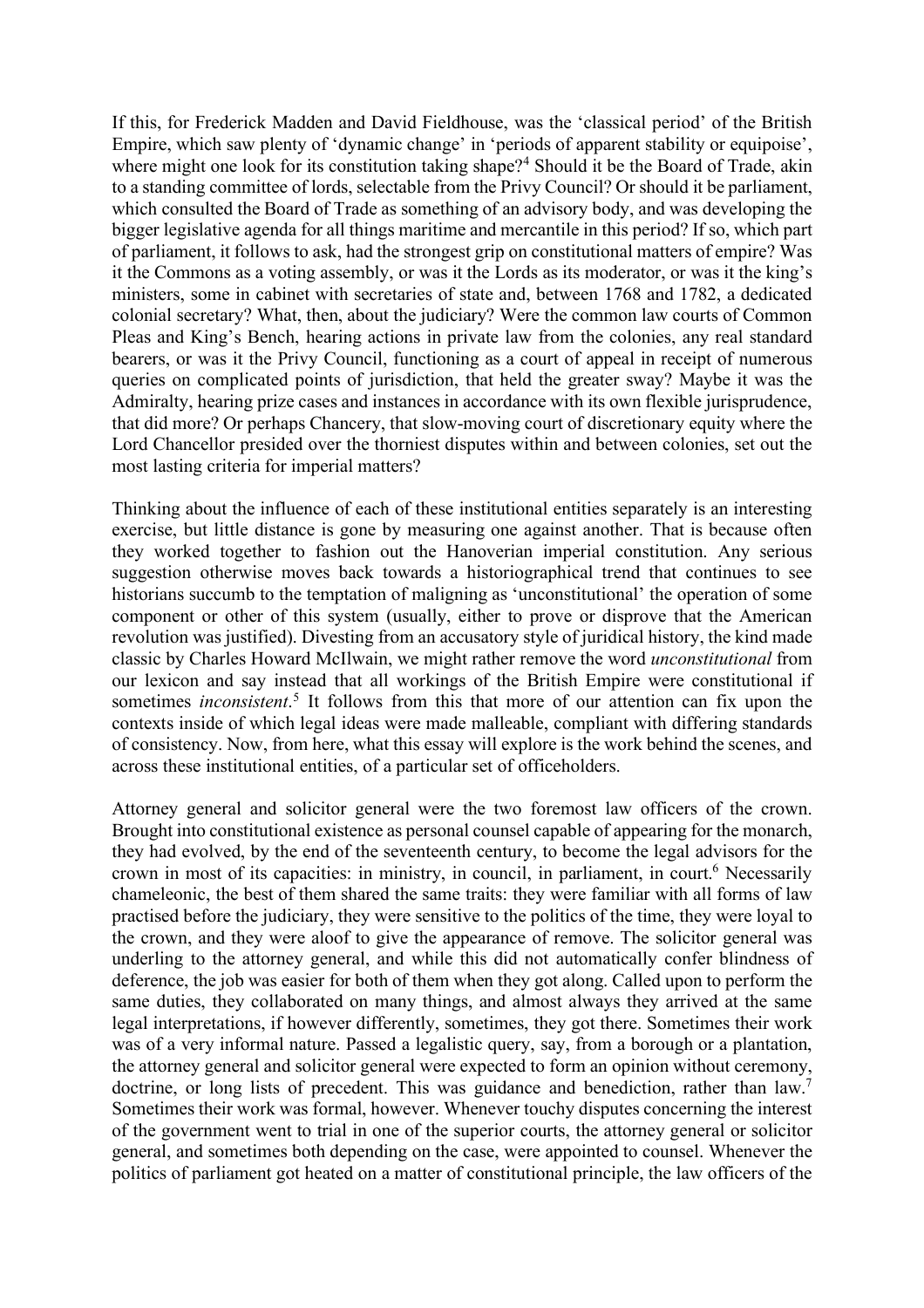crown were always to be found lurking around as well, with their direct involvement as legal authorities ensured by the convention that at least one of them (and, with increasing likelihood, both) sat in the House of Commons. In turn, and what is particularly interesting about this period, members in the Commons came to look upon them as their own lawyers, and would often send them bills for drafting, editing, or commentary. As a result, as ministers, members, and counsel all at once, the line between colleague and client was always blurred for the law officers of the crown (a point made particularly well by R. A. Melikan). <sup>8</sup> Often they fell prey to 'immediate political influence' (a point driven home by E. P. Thompson in *Whigs and Hunters*). <sup>9</sup> And always, throughout this period, they participated in a great game of musical chairs. Usually the attorney general and solicitor general vied with each other for a higher position like Lord Chancellor or Chief Justice. This was a career trajectory that demanded a very different kind of personal loyalty to those who took a seat in the Commons with other professional motivations in mind; and it was a trajectory which ensured that every single rung upon the ladder, in view of Westminster Hall, had to be grasped gently.<sup>10</sup> For those who made it, stellar careers sat waiting at the top; just as often, however, dishonourable reputations collected along the way impeded their progression upwards.<sup>11</sup>

Law officers of the crown were confounded regularly with new legal questions darted in from the outskirts of the British Empire. The points of law differed vastly from place to place. In Ireland, popular nostalgia for a Catholic monarch, combined with demands for greater parliamentary autonomy, demanded fresh equivocation on the conquered status of England's closest overseas dependency. In the Caribbean, where plantations were collected through a succession of wars and settlements, the royal prerogative poised itself awkwardly in relation to legislatively autonomous slaveholding societies. In India, crown and parliament followed a corporation deep into the politics of the country, which was justified through an innovative brand of legalism vesting the East India Company with a proxy state personality that was to be regulated in the interests of 'the public'. From the mainland settlements of the Atlantic, subjects of the crown called sometimes for the legislative interventions of parliament while at other times spurning the same, inconsistency which, in turn, called into question the justice and choosiness of parliamentary proceeding. This article will show how all of these crises together – for they cannot be removed from each other – pushed the chambers of parliament and the courts of law to reach new conclusions about conquest: who it was for, and what it entailed. There was plenty of inconsistency about these conclusions, especially when it came to the colonial applications they were to receive, it is shown. The other contribution of this article, offered more for constitutional historians, is to reveal how a bridge between parliament and the judiciary was actively laid by the solicitor general and the attorney general in both their formal and informal capacities, as well as their past and present capacities, in this period.

### **II. Omens from the Atlantic**

A young lawyer for the borough of Lewes, Philip Yorke, got a special sense of the shape of controversies to come from the Atlantic as a law officer of the crown long before becoming Lord Hardwicke. Indeed, he had been rewarded with the position of solicitor general thanks to his calculated showing of faith in a bill unrivalled, at the time, for its desperation to signal the constitutional superiority of the British parliament away from the realm. In an impassioned performance, his maiden speech, before the House of Commons at the start of March 1720, Yorke spoke in favour of the bill 'for better securing the Dependency of the Kingdom of Ireland upon the Crown of Great Britain'. Passed, this declaratory statute would ultimately confirm that the island 'is, and of Right ought to be subordinate unto and dependent upon the Imperial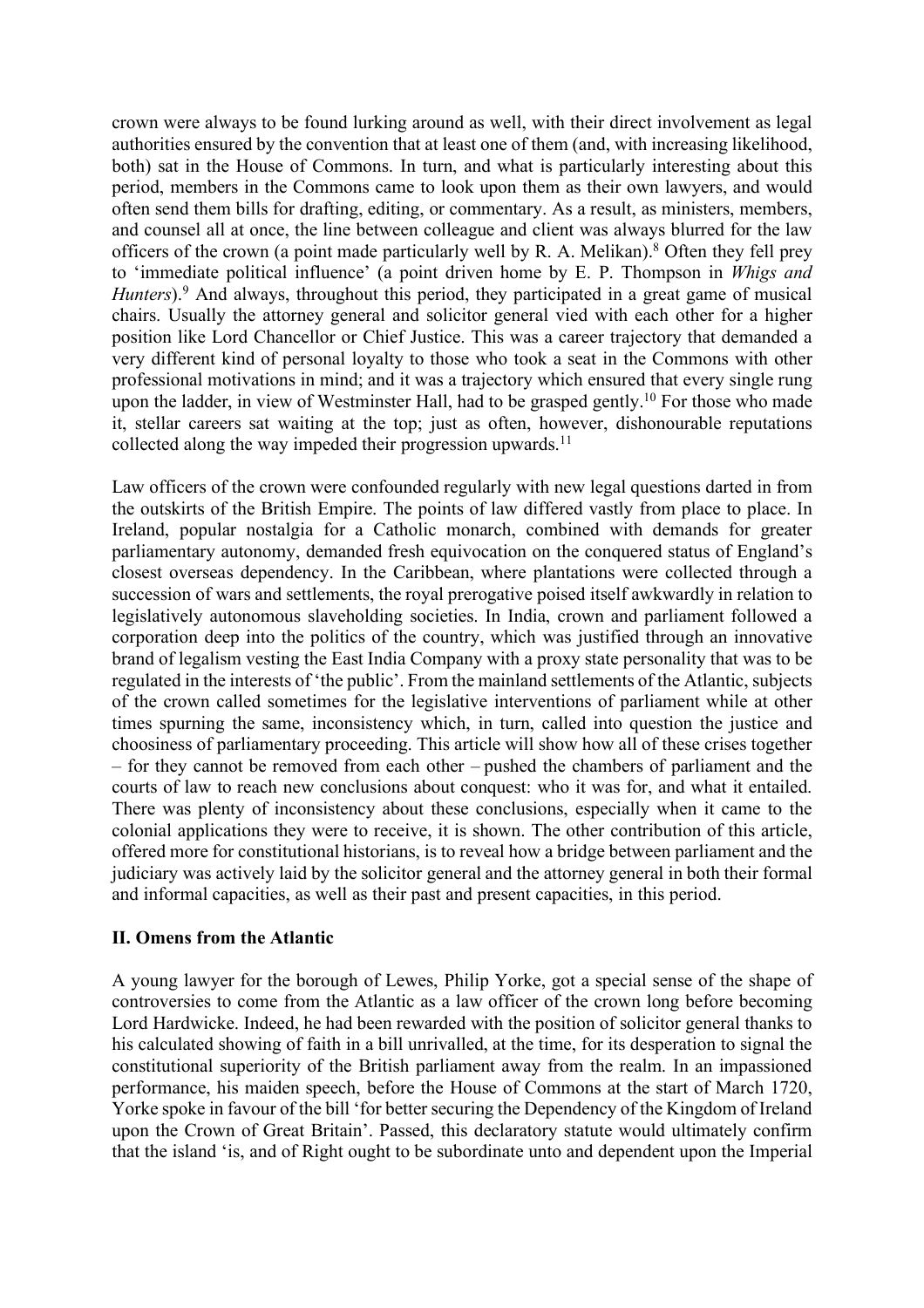Crown of *Great Britain*, as being inseparably united and annexed thereunto'.12 Product of the labour of law officers present, it was championed by those in waiting.

It would not be Ireland and the liberties of its people that consumed the more of Yorke's attentions as solicitor general and then, after 1724, as attorney general. It would be Jamaica. By the criteria set out in Chief Justice John Holt's jurisprudence between 1693 and 1705, Jamaica had been a 'conquered colony'. That meant that it was not the common-law alternative, variously considered 'new', 'uninhabited', and 'settled', where the laws of England were carried with subjects automatically. Jamaica, by *Blankard v Galdy* (1693), and nuanced through *Smith v Brown and Cooper* (1705), was a conquered province where the laws of England did not automatically extend; instead, the laws were 'what the king pleases'.13 Into the early eighteenth century, however, the constitutional consequences of this conquest were disputed by a growing number of merchants, planters, and inhabitants in Jamaica. They felt themselves the victims of an unlawful and arbitrary denial of complete access 'to the benefit of the common and statute laws of England, as free-born subjects thereof<sup> $14$ </sup> So they might pass their own laws, then.

Concessions of legislative autonomy to the colony since the Restoration had only been temporary, but they had been consecutive enough to give the indication of permanence. Eventually the limits of local legislative power were called into question over revenues. When puzzlement broke out in 1721 over the lifespan of a series of overlapping local revenue acts passed by the Jamaican assembly in 1683, 1688, and 1703, the Board of Trade turned to Yorke, along with the attorney general, Robert Raymond, for advice. Together they offered their take on the merits of the statutes, along with a note of encouragement, for the Jamaican legislature. Their message to the Jamaicans was to consolidate their laws afresh.15

In this way was the next Jamaican revenue act, passed on February 5th, 1723, justified, but the new legislation would do far more than the law officers anticipated. Part of its problem stemmed from a confusing preamble that declared the colony to be founded both by conquest *and* settlement. Besides jumbling up concepts that were just developing into terms of art to gauge the legal receptivity of colonies, this extraordinary piece of legislation also presumed to decide which procedural elements of English law, including *habeas corpus*, might transfer from England to Jamaica.16 Aghast, the Board of Trade turned back to the law officers of the crown, because (among other things) the act of the Jamaican assembly seemed to raise old questions anew about the colony's legislative autonomy relative to 'its dependence upon the authority of the Crown of Great Britain', issues about which Yorke had been famously outspoken in relation to Ireland.17 By this stage, promoted to attorney general, Yorke and the new solicitor general, Clement Wearg, had to consider 'whether Jamaica is now to be considered merely as a colony of English subjects, or as a conquered country', in relation to the application of taxes. The dichotomy they spelled out was plain:

if, we apprehend, [Jamaica was] a colony of English subjects, they cannot be taxed, but by the Parliament of Great Britain, or by and with the consent of some representative body of the people of the island, properly assembled by the authority of the Crown; but, if it can now be considered as a conquered country, in that case, we conceive, they may be taxed by the authority of the Crown.<sup>18</sup>

In this was the basic outline of a controversy about the operation of the imperial constitution which, in half a century's time, would galvanise the thirteen American colonies into revolution. This is something the attorney general and the solicitor general could never have known, of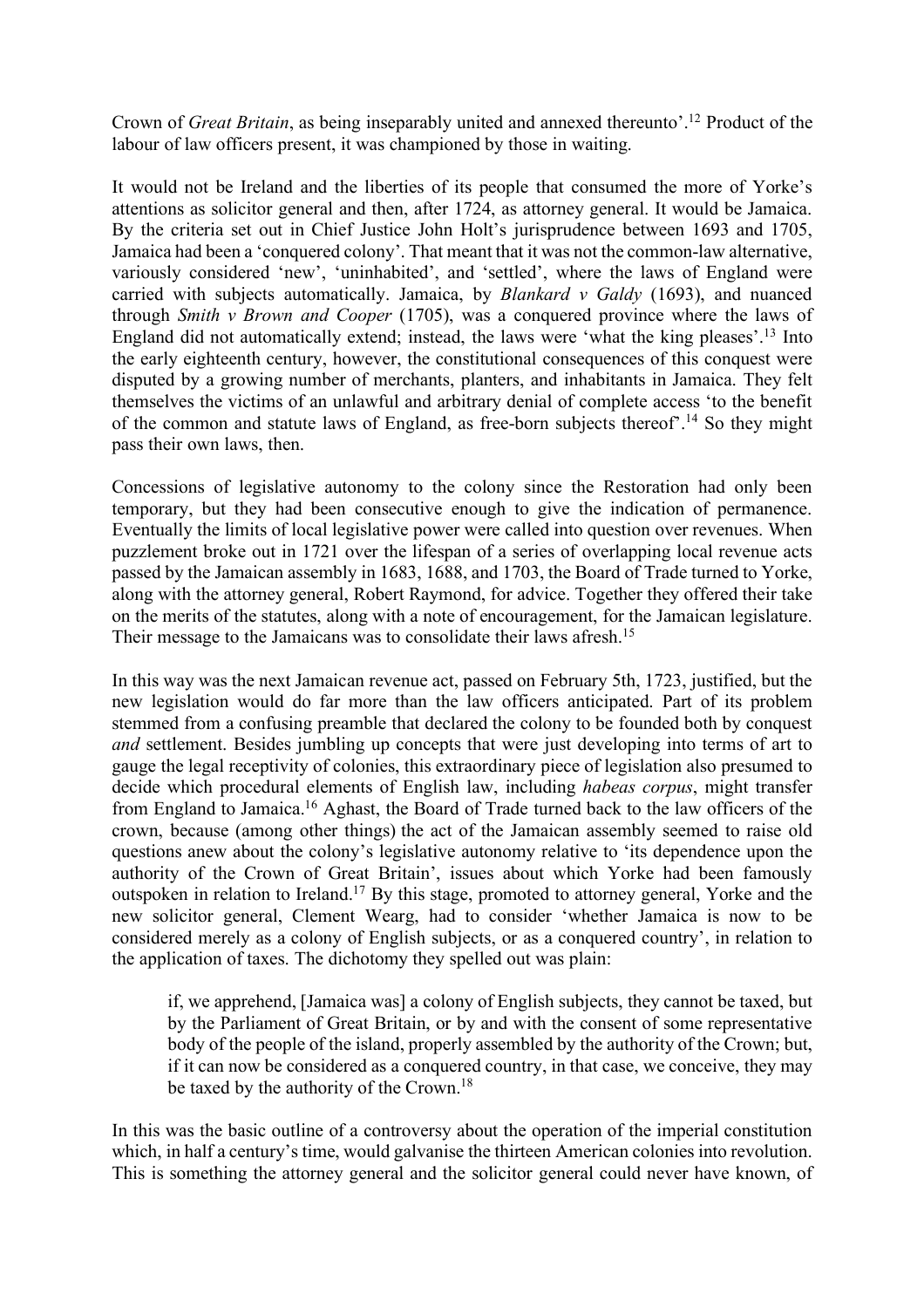course. Still they recognised in the question a matter 'of great weight and importance' for the wider Atlantic context, and therefore asked politely of the Board of Trade to provide more materials, so as 'to enable us to judge' on the matter. The validity of Cromwell's original conquest from 'the Crown of Spain' in 1655 was no longer important. What raised 'the chief difficulties' were questions about different types of taxes, besides whether the Jamaican legislature enjoyed a perpetual or temporary existence. Hidden in all this were the makings of new criteria for colonial governments, which hinted at the principles of evolution from 'conquered' to 'settled'. <sup>19</sup> Whatever the evidence (which went unsaid) in support of this interpretation (which was explicitly inconclusive), this was not binding law. Its importance lay in the future.

Chief Justice of the King's Bench from 1733, and Lord Chancellor from 1737, Hardwicke had a style of delivering equity, stylistically like facts, that attracted the awesome admiration of an ambitious chancery lawyer, William Murray, himself solicitor general from 1742. So came to be intertwined the destinies of two of the most outstanding lawyers of their generations. As a law officer of the crown, Murray refined his skills by following Hardwicke's example, and he relished every chance to develop arguments before him. One of the cases bringing Murray and Hardwicke together was a drawn-out intergenerational dispute over boundaries between the Penns and the Baltimores. When, after 70 years of quarrelling, the matter came into the Court of Chancery, Murray appeared for the plaintiffs, the Penns. To the Penns, Hardwicke was ultimately more sympathetic in a decision so characteristic of the equity that Murray had come to admire: knotty with principles, choosy with precedents, and decisive when it came to the evaluation of old intentions. For all that Hardwicke appeared to side with the Penns, however, his judgment was one above all for the crown.<sup>20</sup>

Like Yorke, Murray was able to get a sense of Atlantic legal controversies in advance of them reaching crisis point as a law officer of the crown. One such omen was Nova Scotian. Amid uncertainty about whether or not Governor Lawrence was obliged to establish an assembly in the Province, the Board of Trade asked Murray, now attorney general, along with the solicitor general, Richard Lloyd, to consider the validity of legislation passed by governor in council pending the installation of an assembly. In April 1755, the pair urged generally that the royal commissions and instructions heralding the creation of assemblies functioned to suspend gubernatorial legislative power until such an assembly be installed. Commissions and instructions for governors, the likes of which would be inspected if not drafted by law officers of the crown before their promulgation by the crown, had to be taken seriously for the provisions they carried, in Halifax no less than anywhere else in the Atlantic Empire, in other words.<sup>21</sup> Murray and Lloyd gave nothing away about what logic or precedent allowed them to arrive at this interpretation. Ultimately their idea became a contentious rule of thumb for *all* placeholder administrations accrued by military victories during and after the Seven Years War, with a major exception for those in India, where the link between crown and corporation required different conventions of war and government.

#### **III. Conflicts of Arms and Interests in the Indies**

War was formally declared between Great Britain and France in 1756, and the hostilities would have important ramifications for both North America and India. One key difference between Atlantic and Indian theatres of the war, however, was the perceived independence of non-European participants in the fighting. Whereas the French settlers in Quebec, for example, were able to ally the Algonquians to their side, as the English did the Iroquoians, indigenous participation in the war was subsidiary to that of the settlers, and was small in scale within the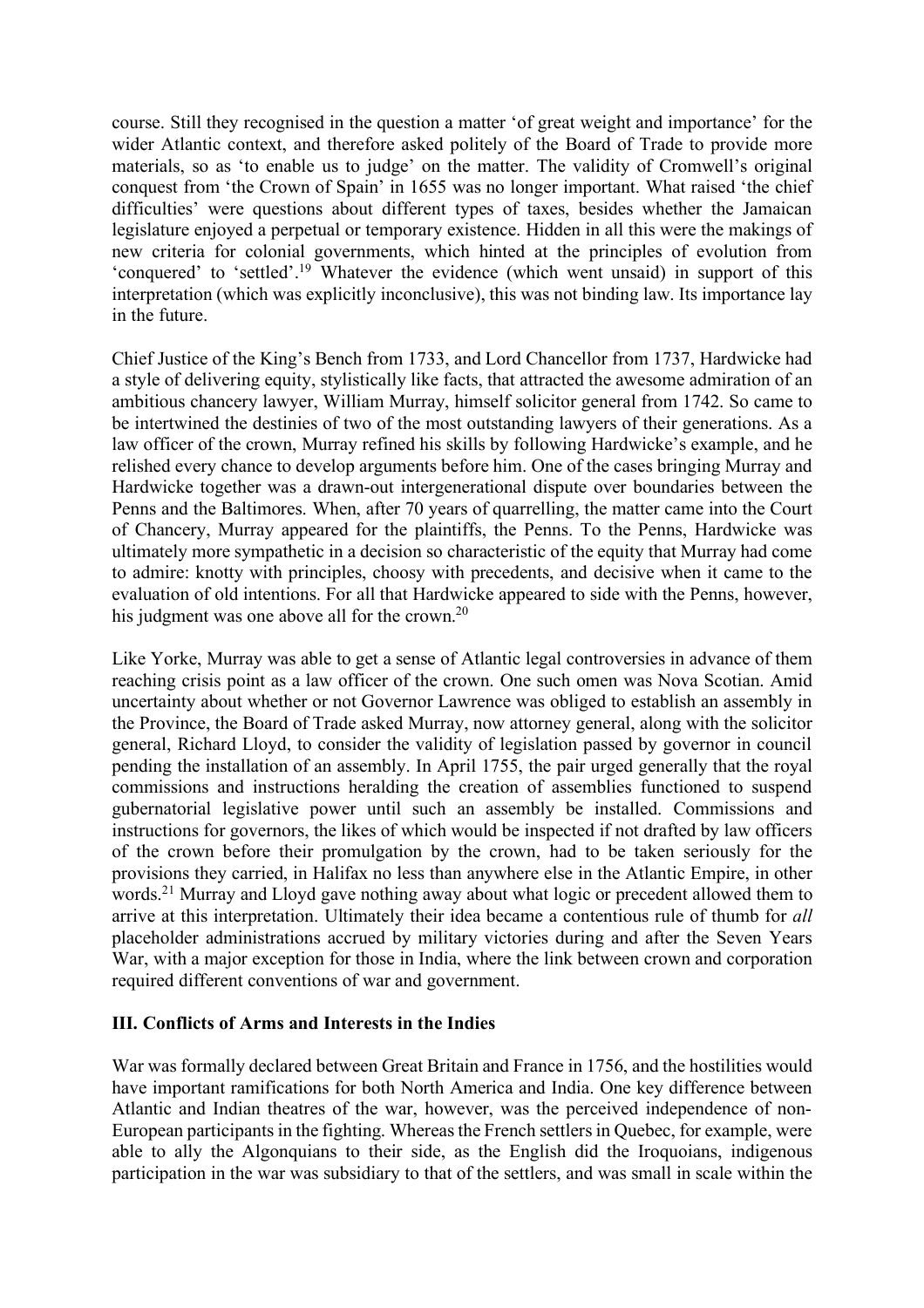scope of the overarching cause. At least this is how things stood in comparison to south Asia. On the sub-continent, Indian communities, ever more sharply becoming disaggregated into ethno-religious groups, fostered sophisticated independent armies of their own.22

Emerging as one of the East India Company's main adversaries on the eve of the Seven Years War was the nawab of Bengal, Siraj ud-daula. In a violent act of protest against the company's growing military presence following the Mutiny Act around Calcutta, the nawab seized Fort William in June of 1756. He would hold it for the next few months, just as the European conflict was spreading across the subcontinent. The fort was regained by British and company forces in early 1757, but bafflement followed about the division of spoils and the restoration of the fort itself. As the Battle of Plassey, which led to the capture and execution of Siraj ud-daula, got underway in June of 1757, news first reached the directors of the East India Company in London about the fresh uncertainties attending to Calcutta. Their alarm is easy to understand. Having parted with considerable wealth to put up a decent showing in the war, they now faced the prospect of being prevented from recuperating their losses. For this reason they petitioned the king to enquire 'whether such Districts of Land, and the Plunder and Booty which may be conquered and taken by your Petitioners Forces upon any Occasion, either at Land or upon the Sea, [...] belong unto your Majesty [or to the company]<sup>'.23</sup>

This was perfect fodder for the law officers of the crown. The petition never reached the king; it fell upon the desk of William Pitt, who in turn passed it onto George Hay, the king's advocate general, along with Charles Pratt (later Lord Camden), attorney general, and Charles Yorke (later Lord Morden, son of Hardwicke), solicitor general.<sup>24</sup> Of them, it appears to have been Yorke who accepted chief responsibility for setting out four tenets of the 'general Rules of Law and His Majesty's Royal Prerogative', on August 16, 1757:

1st. That all such Places as are retaken, return to the old Dominion; and consequently [...] Calcutta, within the former territorial Limits, must be restored to the East India Company.

2d. That all such Places, as may be newly conquested in this Expedition, accrue to the Sovereign, and are vested in His Majesty, by Right of Conquest.

3d. That with respect to the moveable Goods retaken, the Property of all such was altered by the Capture, and totally lost in the original Owners [i.e. the company] […]; and consequently every Thing within that Description belongs to His Majesty […]

4d. That by stronger Reason, all Moveables and Plunder of every Kind first taken and acquired from the Enemy.  $[\dots]$  are vested in His Majesty  $[\dots]^{25}$ 

The third of these recommendations was most damning for the company. Alone it would have reduced it to an intractable position. These general customs were prefaced, however, by a suggestion that half of the booty taken at Fort St George be reserved for the company by the king. All was not lost, therefore. Ultimately this advice was heeded by the king-in-council, and two weeks later, Yorke and Pratt were directed by the sign-manual to prepare 'a Bill for our Royal Signature', to proclaim that one half (or 'Moiety') of all plunder and booty taken at Calcutta be set aside for the company, guaranteeing also, subject to the king's consent, the return of some portion of those things retaken from crown subjects by the *nawab*. <sup>26</sup> That a draft to this effect promptly informed a supplementary charter of September 19th suggests something of the heavy weight given to the opinion at the height of war.<sup>27</sup>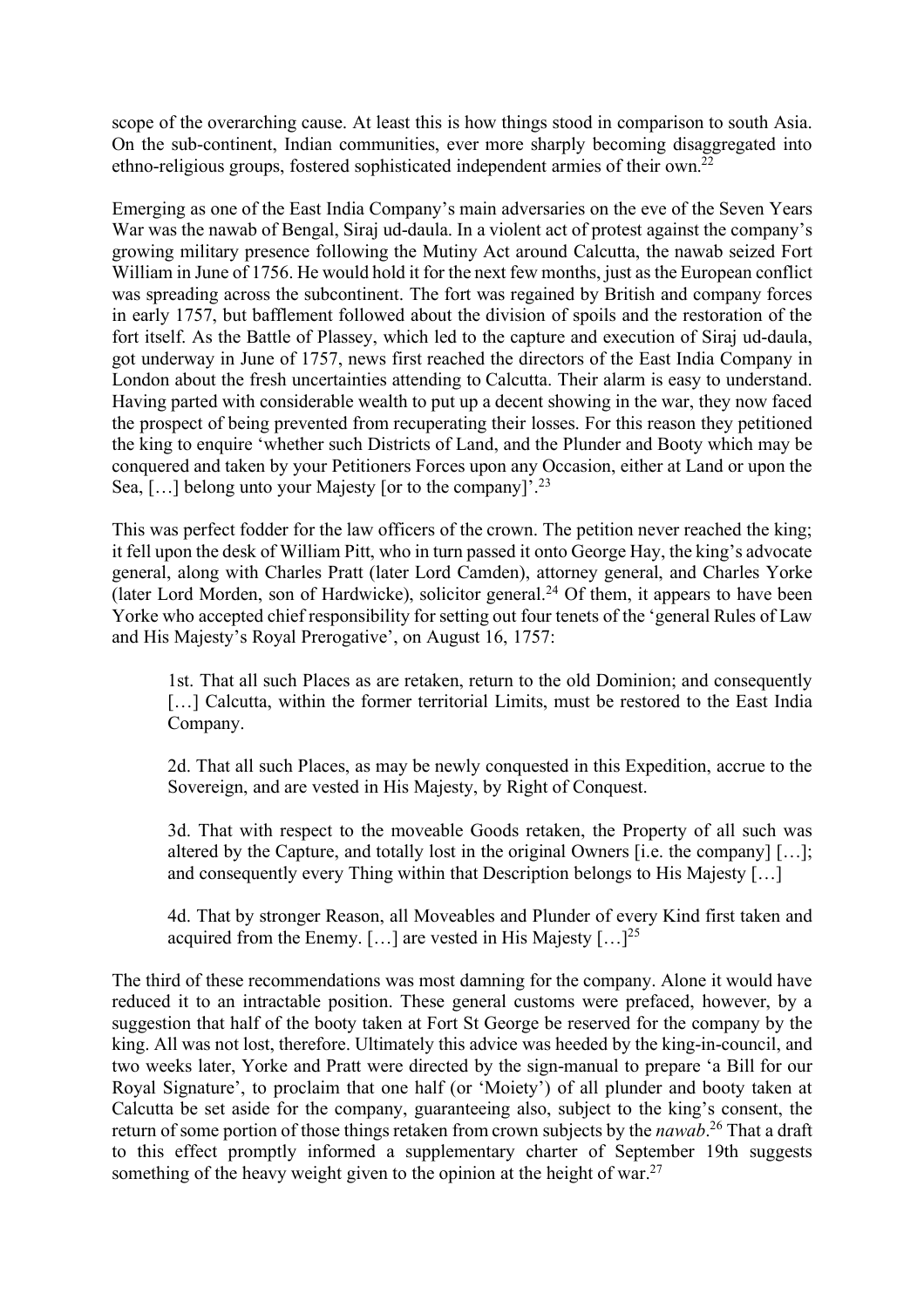The passage of the new charter was not sufficient to lay the matter entirely to rest. Weeks later in the middle of November, on the back of the capture of Chandannagar and the Battle of Plassey, Yorke and Pratt were referred another petition from the company with seven further questions about the division of plunder in the context of the war against France and the war against Siraj ud-daula.28 Increasingly, these were being considered as separate wars, with different rules applicable, both by the company and the offices of attorney and solicitor general. On this occasion, their rumination upon these queries would culminate in a far more detailed series of recommendations for the king, dated December 24th, 1757.

Yorke and Pratt wished to expel all lingering doubts about the subdivision of prize, distinguishing, firstly, between campaigns conducted partially and wholly by the company, and secondly, between campaigns for recuperation and for gain.<sup>29</sup> This they did succinctly and authoritatively, relative anyway to the second half of the report, where the authors were necessarily more circumspect and cautious. It was an unfamiliar task to probe the limits of corporate sovereignty in India and the foundational rights of the crown in extra-European territories contested by separate interests. This necessitated further reflection on the weight of past charters and the purpose of future charters. This approach is not all that surprising, for not only were company charters the only coherent sources of law specific to the questions at hand, but moreover, as legal instruments, they were more easily modified and reissued on their own advice than any unusual regulating bill might be drafted, debated, and passed at the height of war. It was sensible, in view of the company's own constitution of charters, that a key proposal to emerge from the report was to confine the company to making captures within only those regions identified as their loci of trading operations within previous charters. But this came with a crucial qualification: this restriction would not apply to 'such Places as have been, *or shall be* acquired by Treaty, or Grant from the Mogul, or any of the Indian Princes, or Governments'. For those acquisitions, the king's letters patent could not prevent 'the Property of the Soil vesting in the Company by the Indian Grants' ('subject only to Your Majesty's Right of Sovereignty over the Settlements').30 That left only the matter of war and restitution. The company's right 'to restore Conquests', Yorke and Pratt suggested, was implied by 'the Royal Charters'. But new conquests seemed to be, to them, of a different nature. There, 'the Property, *as well as the Dominion*, vests in Your Majesty, by Virtue of Your known Prerogative', and the only way for the company to 'derive a Right to them [is] through Your Majesty's Grant'.<sup>31</sup> In other words, fair *contracts* vested title in the company (enjoyed, however, of the crown); but fair *conquests* vested title in the crown (from whom, only, could title originate). To this was added an important rider, which exposed just how novel and untested the East India Company's position in the imperial constitution had become by this time: 'that it is not warranted by Precedent, nor agreeable to sound Policy, nor to the Tenor of the Charters which have been laid before us, to make such a General Grant, not only of past, but of future contingent Conquests, made upon any Power, European or Indian, to a Trading Company'.32 Notwithstanding such reservations, it shows flexibility indeed that Yorke and Pratt would still wind off their report with a recommendation that a new clause be inserted into the next charter, 'enabling [the company] to make Cessions of new Conquests', in relation to its war against Siraj ud-daula. All that had to go with it was an express reservation that 'any Settlements or Territories conquered from the Subjects of any European power' went to the crown.33 Corporate wars were bad, but should be permitted, in other words. Once more, this was a recommendation consistent enough with the king's feelings to find its way into letters patent prepared three weeks later, which made the explicit distinction between the company's war 'against the *French*' and its war 'against the Nabob of *Bengal*'.34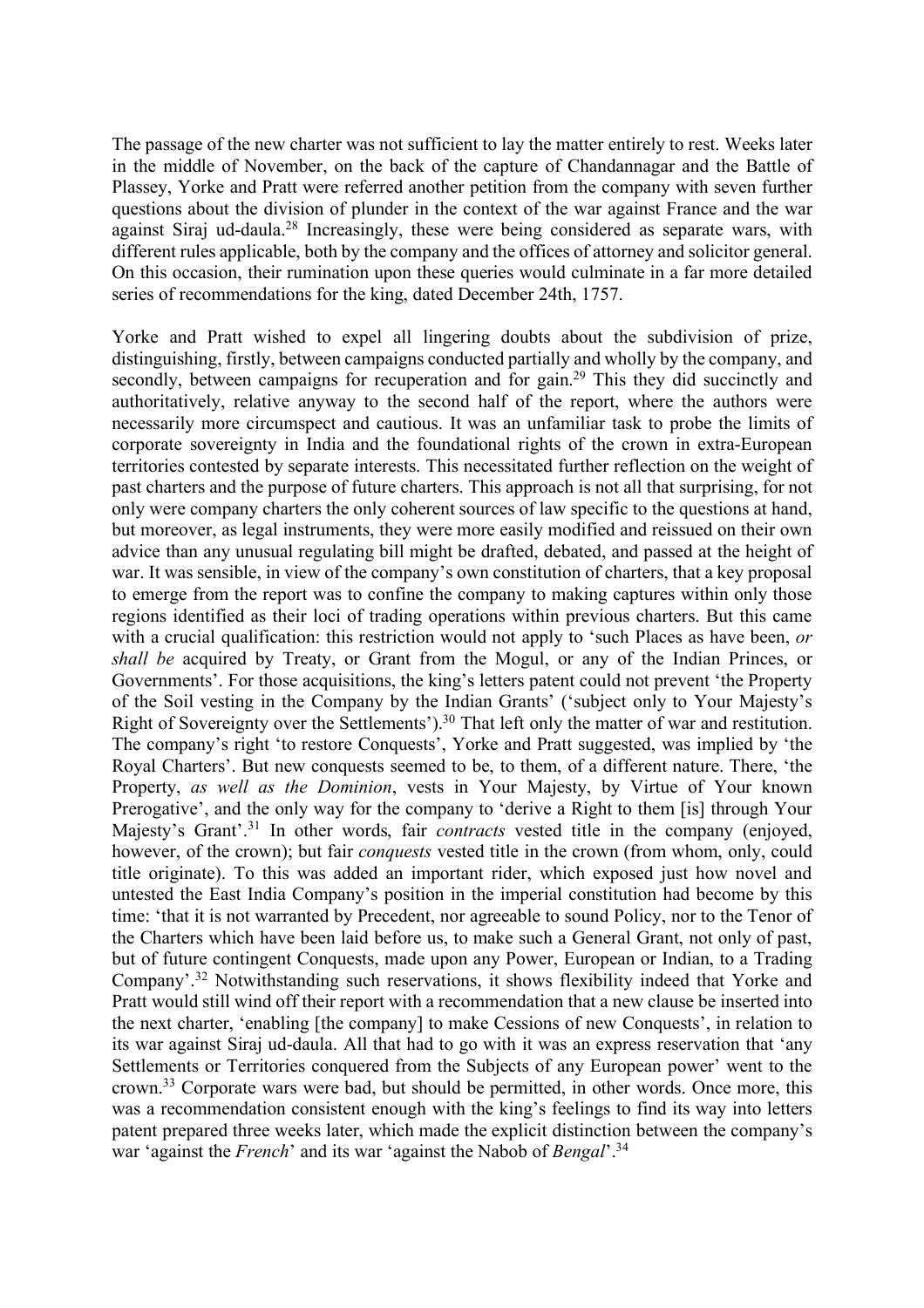These guidelines, percolated from the law officers of the crown into the charters, were observed close to the letter in India before doubts emerged, once more, at the outset of 1761. This followed a stand-off between the captain of the royal regiment at Madras, Eyre Coote, and the company's former governor at Madras and president at Fort St George, George Pigot. Upon seizing the factory of Pondicherry from the French and their Indian allies, crown and company were once again estranged. Obedient to his briefs from London, Coote unquestionably presumed the fort to fall to the crown. But Pigot protested. As the company had been busy amplifying the claims of a rival *nawab* (who looked favourably, in return, upon the company), some thought the fort and its booty could divert straight to the company without first travelling through the crown.35 Yorke was a keen spectator throughout all this from London, but his interventions were never required. Coote, '[c]onceiving His Majesty's Royal Prerogative to be insulted', threatened the withdrawal of all support and supplies from the company at Pondicherry; this was enough to panic Pigot about the prospect of 'answering to His Majesty for the Consequences'.36 The two made up, and their joint occupation of Pondicherry continued until its delivery to France in the Treaty of Paris in 1763. In relation to this and all of the other Asian conflicts that were part of the war from 1759 onwards, the solicitor general remained generally satisfied that all relevant guidelines relating to company acquisitions and the interests of the crown had been spelled out in the company charters for which he and Pratt had been indirectly responsible.37

There was at least one scenario, about the legal effects of conquest, that these guidelines had not foreseen. Upon the triumphant return to England of Robert Clive, whose efforts had secured for the company so many of its gains during the course of the Seven Years War, another legal issue peculiar to south Asian circumstances surfaced. Throughout 1757, Clive had been a supporter of Mir Jafir's claim to the throne of Siraj-ud-daula; Mir Jafir, upon becoming the new nawab, rewarded Clive with an annual salary (jagir) worth about £27,000 to commence in 1759, which was understood, by Clive if nobody else, as a lifetime salary akin to a title of nobility held under the Bengali nawab. Within a few years, the directors of the company came to see this income differently. They desired the revenues to fall to the corporation, and so claimed the jagir from Clive's agents in Calcutta. Clive, in response, asked the directors that he be able to retain this salary for ten years. When this was refused on April 27th, 1763, the matter went to law.38

At first, Clive hoped to use the Court of Chancery to compel the company to reveal its accounts and profits in relation to the jagir. Rather than moving quickly with all documents into court, the directors instead approached two London solicitors for advice. They both suggested, by the end of the year, that Clive's claim was bad and that the court had no jurisdiction anyway. This, at any rate, was the advice of the up-and-coming Edward Thurlow, who had just taken silk at the inner temple, but was not yet a law officer of the crown.39 Clive then did himself a service by delivering a letter to each of the proprietors, which he published as a pamphlet in early 1764, to rally support to his cause.<sup>40</sup> Through this propaganda campaign, Clive was elected to the position of governor and commander-in-chief of Bengal in March of 1764. This position he accepted, but delayed to take up until the next election of directors was held in late April, for the new cohort, he thought, might be more favourable to him.

Clive mobilised his best political contacts to support his claims upon the jagir at this time*.* One of these was Fletcher Norton, who had been attorney general in George Grenville's ministry (1763-5), and solicitor general under Lord Bute's before him (1762-3). Norton felt, contrary to Thurlow, that Chancery *did* have jurisdiction to hear the case, and so pressured the company to settle with Clive for the best terms.<sup>41</sup> The second of these contacts was Charles Yorke, the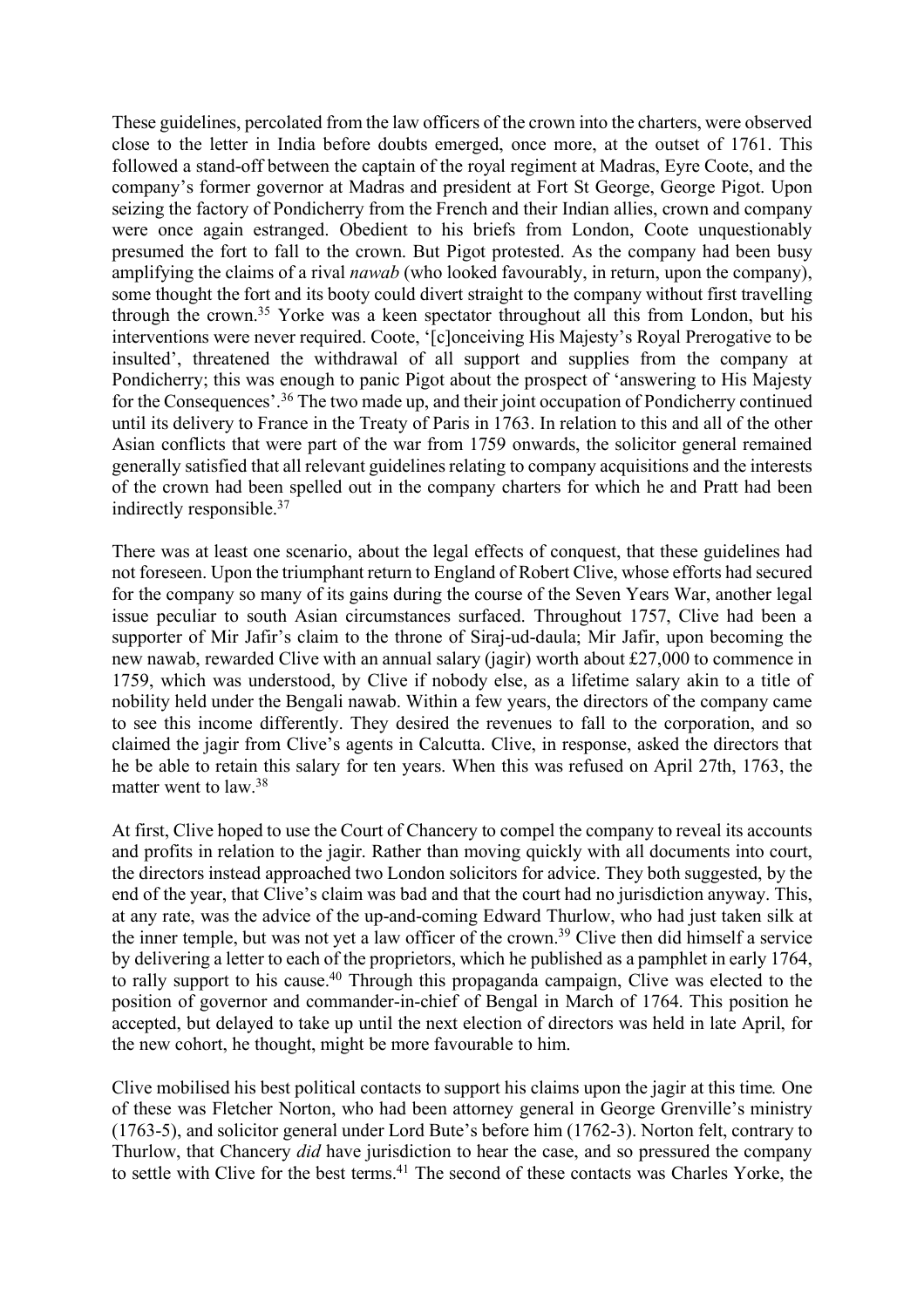attorney general before Norton, who said much the same thing as Norton did, if occasionally with greater confidence. For Yorke, there was 'no doubt' that the court would support Clive's claim 'to the rent or jaghire demanded'. This assertion was outfitted with an analogy drawn to the relations between grantor, payer, and grantee of rents in England.<sup>42</sup> With two veteran law officers of the crown on his side, Clive had turned the tables.

The directors of the company, in turn, sought advice from the best lawyers they could secure: John Dunning and James Eyre. Dunning, a few years off from accepting the position of solicitor general himself, felt that Clive had no case, but also felt that Chancery had no jurisdiction. Eyre, recently one of the counsel for John Wilkes in a high-profile case, rather expected that Chancery would accept jurisdiction only to award for the company and not the employee, an opinion he justified by way of recourse to conquest. 'I am inclined to think that the Plaintiff's true title is in the Sword', he wrote, 'but this he could not rest upon, because the benefit in that case, must go, according to the law of nations, to those whose sword it was'.43 It was plain that the ownership of the sword, for Eyre, fell to the company, but this ran in the opposite direction to contemporary official thought about conquest and the crown after 1757: swords were wielded by sovereigns, not subjects.

In the end, the newly elected directors did come around to Clive's side. Risking not only a decision against them in the Court of Chancery, but also a public relations disaster, they settled out of court on 16th May, 1764, and agreed to pay out the jagir for ten years.<sup>44</sup> Past, present, and future attorney generals had sufficiently influenced the matter before the Lord Chancellor was ever required, in the end, to develop any rule at equity for this dispute and others like it.<sup>45</sup>

Within weeks, Clive was back in India to oversee the expansion of the East India Company. From October 1764, company forces were turned upon disaffected 'country powers' formerly favoured by the French around Bengal. After securing key victories here, Clive then entered into treaties with the nawabs of Awadh and Bengal in August 1765, and subsequently accepted the role of diwan, controller of all revenues in Bengal, from the Mughal emperor, Shah Alam II, in return for reserves near Allahabad and an annual salary of approximately £325,000. This was gigantic in comparison to the jagir. Legally, once more, what just happened was for anyone to say. Clive made no personal claim for his part this time around. If all of this fell to the company, what interest, if any, did the crown have? Facing armed resistance in India, but at a time of peace for Europe, the corporation secured for itself through treaty an acquisition of unprecedented size on the back of petty wars. As diwan of Bengal, what the directors and proprietors of the East India Company regarded as a 'right of a Civil Office which they exercise under the Mogul', was estimated to yield a surplus value of some £2 million or more for the company revenue every year.46

As the gravity of this acquisition came to be comprehended in Westminster over the course of the 1766, several members in the ministry (coalesced at first around Lord Chatham, and after October around Lord Grafton) were stirred into discussions about what came to be called, in a very public-law kind of way, 'the territorial revenue' of Bengal. They saw the diwan as a conquest which therefore fell to the crown by default, not to the company – an opinion which had the blessings of Lord Chancellor Camden, formerly Charles Pratt. Over and above the reasons for seeing this as a conquest and deferring thereby to the 1757 opinion, it was also taken into consideration that the charter of 1758 had only ever permitted the company, with the approbation of the king-in-council, to 'cede' and 'restore' new conquests from the country powers. It was also put forward that Shah Alam II had been brought into a definitive state of submission in 1764 by Hector Munro, a colonel holding a commission from the king whose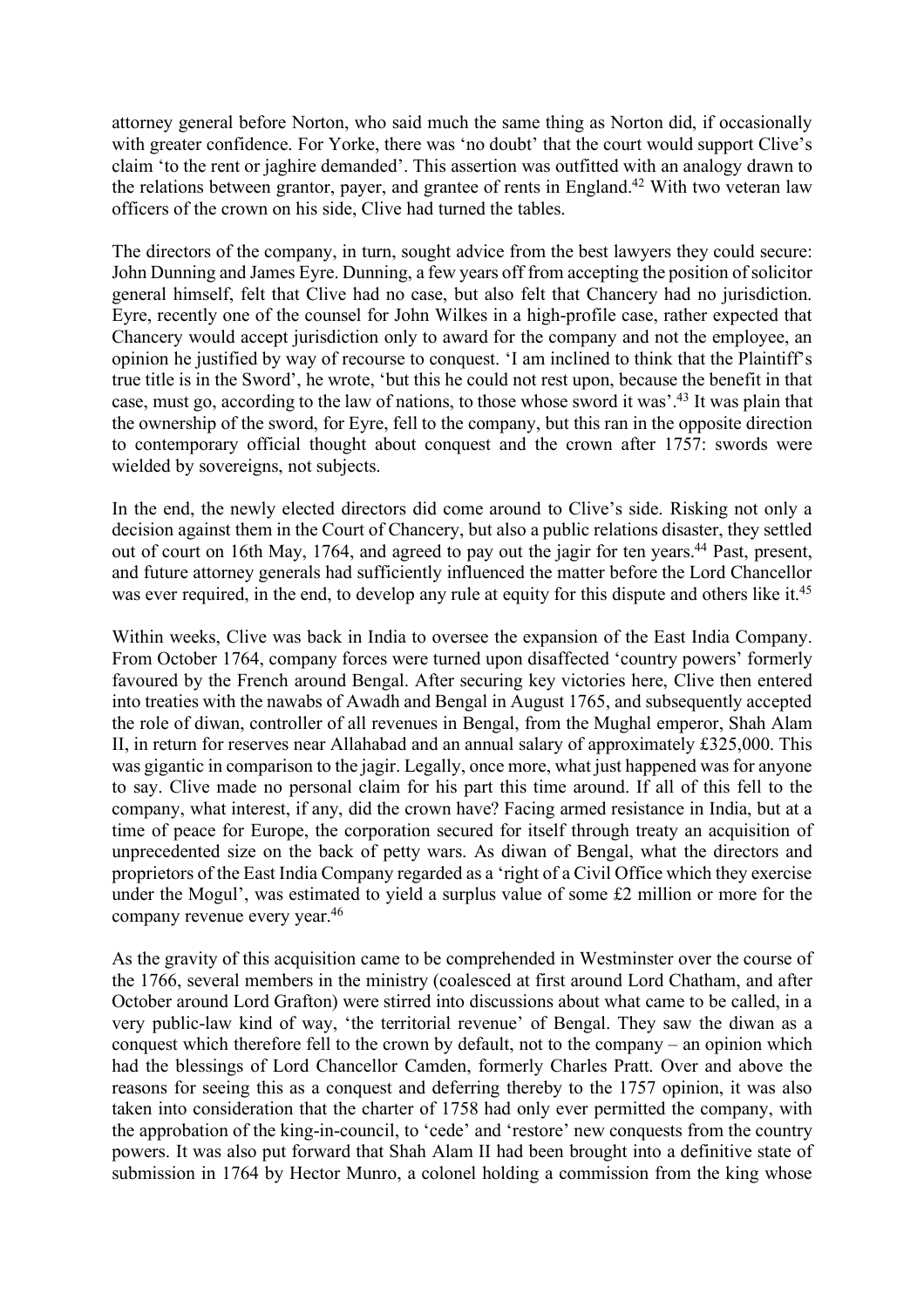troops generated the favourable treaty conditions from which Clive afterwards capitalised.<sup>47</sup> For these reasons combined, several in the ministry began to press for a 'declaration of right' to the 'territorial revenues' from late 1766.

When the matter of Bengal revenues came before the House of Commons on April 14th, 1767, a new point of contention was debated: namely, whether or not the diwani income should be seen in terms of contract (or 'treaty') or otherwise in terms of conquest, and therefore, whether the revenues fell to the company or the crown, respectively, in accordance with the dichotomy spelled out by Yorke and Pratt way back in 1757. What made the question all the more interesting was the fresh difference of opinion between Yorke and Pratt on the applicability of that rule to these circumstances. The pair had never been close, but had grown more estranged upon Yorke taking his place among the Whigs in opposition. Law sat inside politics, not outside, over squabbles like this. Now Yorke took issue with Lord Chancellor Camden, when he favoured the interpretation that the diwani income fell to the company by treaty. Not everyone agreed. Fletcher Norton, no longer attorney general but hopeful somewhat of a comeback, threw his lot behind the ministry on the question. He saw 'the territories' as 'the fruit of a successful war', which therefore fell to the crown. If they had been acquired without the delegated prerogative powers of war and peace, Norton added, then the company was 'no better than robbers and plunderers', and 'their conquest […] ought to be returned to the country powers'. Yorke, who likewise found himself in-between appointments, responded with a list of precedents at common law which revealed that the crown and the company might defer their case to the courts for resolution. The best way to go about this was to present an information against the company to show its profits. Until such time, Yorke admitted that 'right of the India Company to their possession' was good. This was because Bengal, like other parts of India, had fallen to the company, 'not from the effect of our arms', but rather with the 'gratitude' of local rulers, which was all very different to the Atlantic.<sup>48</sup>

### **IV. Crisis after Conquest in the Atlantic**

Addressing the diverse inhabitants of his new acquisitions in the Caribbean and North America, George III issued a royal proclamation on 7th October, 1763.<sup>49</sup> Edited by the law officers of the crown, this advertised some of the practical consequences immediately entailed by the imposition of British sovereignty, and heralded the introduction of new governments, in a gesture of the 'will' and 'pleasure' of the king. It did little more than lay out a series of guidelines, however, the obedience of the king's subjects to which would be secured by a series of dispatched officials on royal commissions while everyone anticipated more considered policies for specific application in due course.50

When confusion surfaced about the reception of English laws, concerns were most pronounced in the province of Quebec. French Canada brought the law officers of the crown, past and present, into play. William Murray, now Lord Mansfield as Chief Justice of the King's Bench, was disturbed enough at the tenor of conversations on Canada to address his friend, Grenville, in an especially frank letter of December 1764:

Is it possible that we have abolished their laws, and customs, and forms of judicature all at once? – a thing never to be attempted or wished. The history of the world do [es]n't furnish an instance of so rash and unjust an act by any conqueror whatsoever: much less by the Crown of England, which has always left to the conquered their own laws and usages, with a change only so far as the sovereignty was concerned. […] For God's sake learn the truth of the case, and think of a speedy remedy.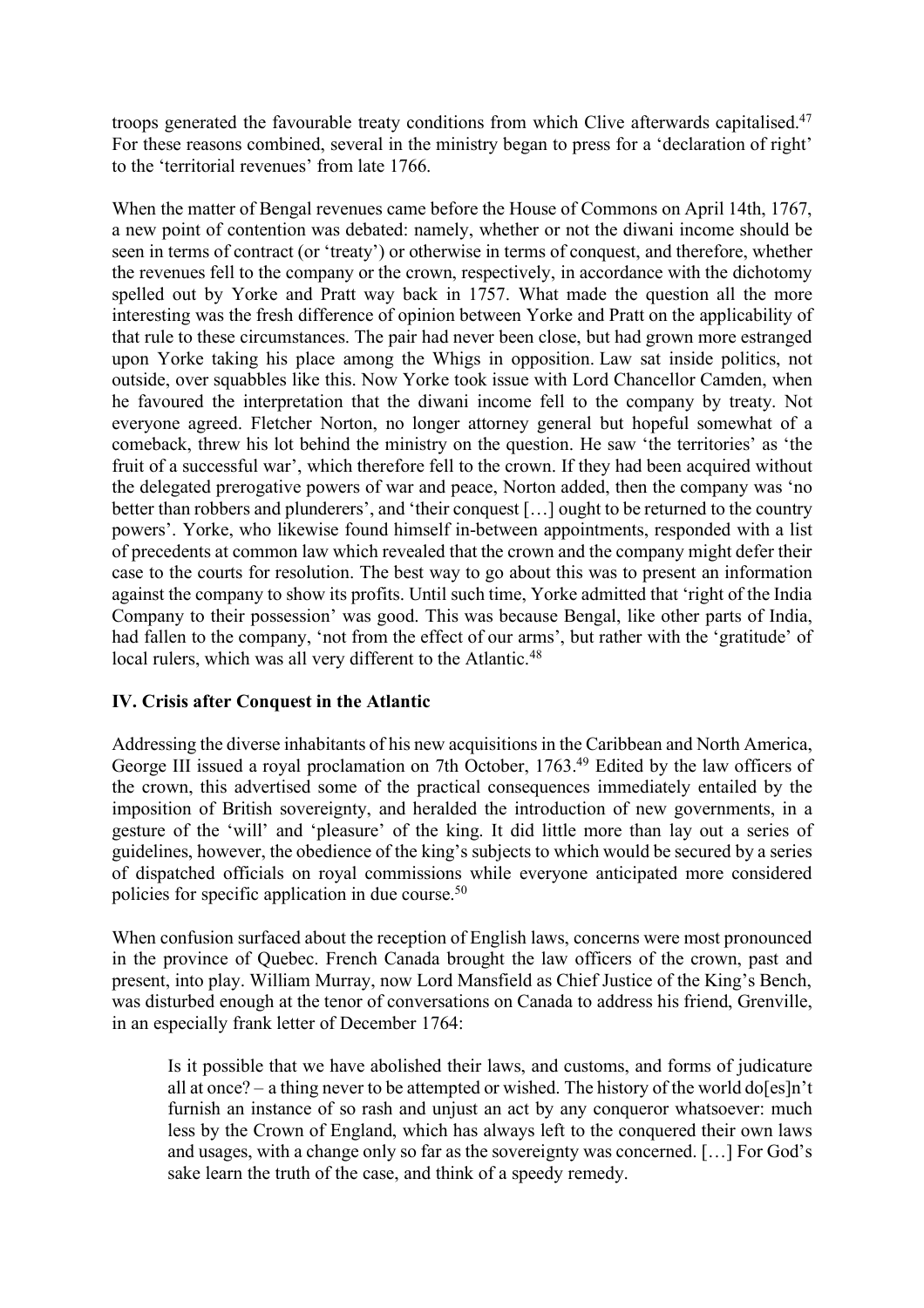As Mansfield explained to Grenville, the 'fundamental maxims' were, firstly, 'that a country keeps her own laws, till the conqueror expressly gives new', and, secondly, that English settlers 'in a waste country', may enjoy 'such part of the laws of England as is adapted to, and proper for their situation'. The problem was, as Mansfield knew, the presumption that such a rule was straightforward in every circumstance. Certainly never, in Mansfield's mind, could the anti-Catholic legislation of England be seen in any way as appropriate for Quebec, for example; a hard-line interpretation left no room for discretion, however. 51

Concerns of this kind became more widespread after the disbandment of the Grenville ministry. When, in April 1766, then-attorney general, Yorke, with the help of the solicitor general, William de Grey, filed a detailed report for the Board of Trade on the civil government of Canada, they agreed almost to the letter with Mansfield on these 'maxims' of the common law. Yet still the pair endorsed the radical overhaul of the judiciary, accompanied by the introduction of English criminal law but the retention of French civil law.52 This implied a change of policy that was unsavoury to some in the cabinet (none more incensed than Lord Chancellor Northington), and the proposed reforms stalled.53

Members in the Commons were distracted, at this time, with what they felt to be a bigger question: how to deal with American dissatisfaction over the Stamp Act. Much of this conversation, along with the solution, was a throwback to the solicitor-generalship of Philip Yorke, representing a fusion of Jamaican and Irish problems felt nearer the outset of the Hanoverian period. In statutory language can the voice of law officers, past and present, be made out with some clarity, if one is trained to look for it. Responding to the defiance, 'against Law', of colonists claiming exemption from duties and taxes of its imposition, the Declaratory Act (1766) confirmed that the 'Colonies and Plantations in America have been, are, and of Right ought to be, subordinate unto, and dependent upon, the Imperial Crown and Parliament of Great Britain'. Like the act for Ireland (1720) upon which this one for America was based, no mention of conquest was necessary in order to declare that the king-in-parliament enjoyed 'full Power and Authority to make Laws and Statutes of sufficient Force and Validity to bind the Colonies and People of America, Subjects of the Crown of Great Britain, in all Cases whatsoever'.<sup>54</sup> It further befits the narrative of this article to note that, whereas for the Irish occasion, it had been Philip Yorke who showed off his mastery of the law to defend the right of parliament to do as it wanted in Ireland, this time, it was his old protégé, Mansfield, who played an identical part. Mansfield took it upon himself to spell out to the House of Lords that the statute books could be trawled for hundreds of laws applicable to Calais, the Isle of Man, and elsewhere, regardless of whatever rules could be said to attach to 'conquest'. And this power applied to America too, Mansfield thundered.55

Parliament was therefore satisfied of the subordination of the American colonists to the imperial parliament, and of their dependency on the crown, to enact further legislation applicable to them. The clearest indication of this came in a handful of laws passed in 1767 introducing new taxes on imports and organising for commissioners to collect revenues. Inspiring protests, pamphlets, and petitions in America, these statutes also led to the installation of a specialised ministerial portfolio, the 'secretary of state for the colonies', to supervise the implementation of these and other legislative initiatives for the colonies.<sup>56</sup> The duties quickly proved too unpopular to retain, and moves got underway from 1770 in the House of Commons to repeal them. In a compromise, parliament retained duties on one 'luxury item', tea.<sup>57</sup> A tactlessly antagonistic consequence of this, however, was the competitive advantage it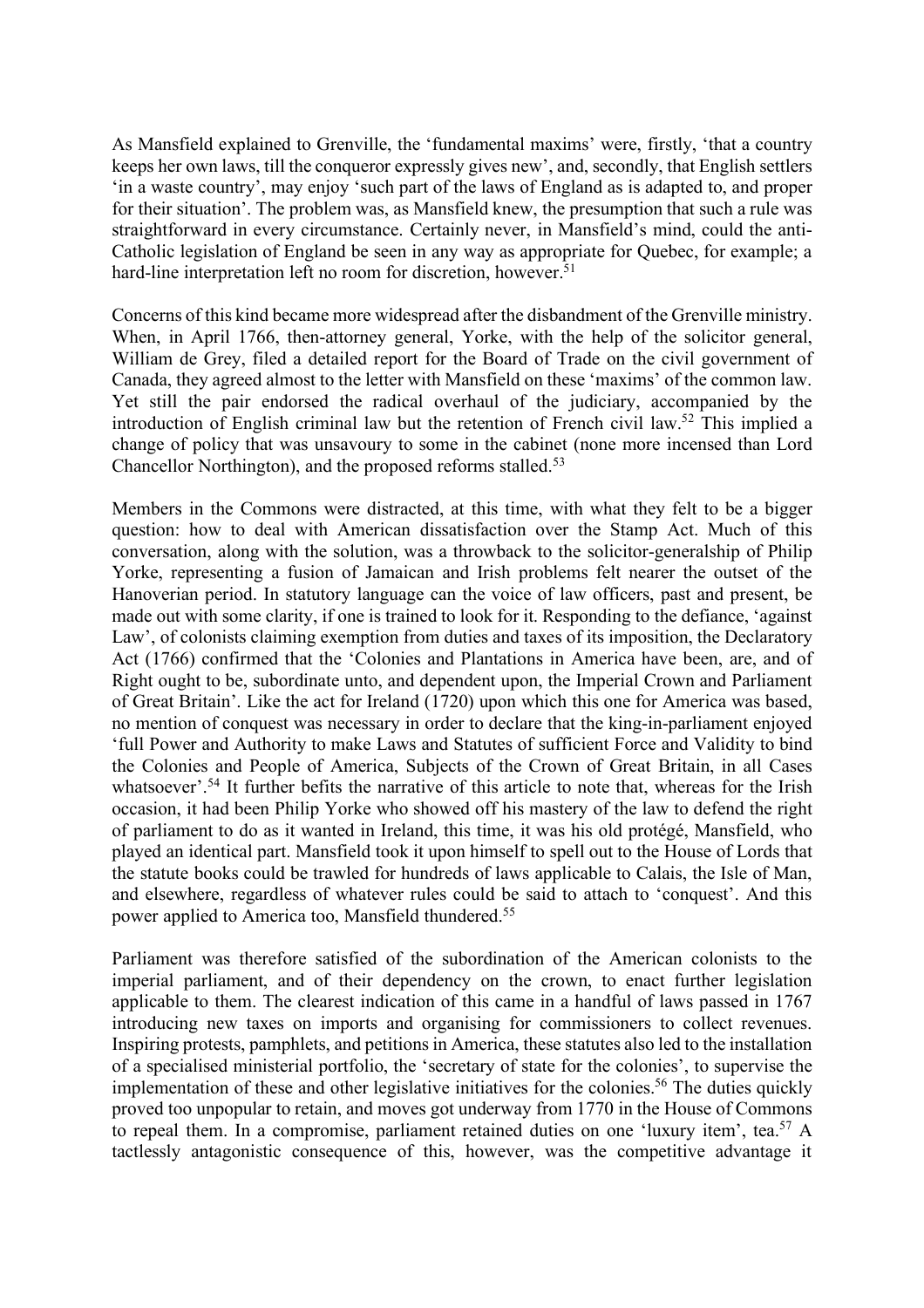provided to the East India Company over domestic merchants and smugglers in America. That made the corporation play its role as imperial scapegoat at Griffin's Wharf.<sup>58</sup>

The point of this digression is to show how paradoxical frontier politics could often be, and moreover how strange the applications of law-officer opinion could become, in this context. The East India Company's consignees were maligned from October 1773 in newspapers and on the bulletin boards of Boston, New York, Philadelphia, and Charleston. But the company was held up as an exemplar in the west of the Appalachians and the south of the Great Lakes by land speculators like Samuel Wharton, George Croghan, and George Washington.<sup>59</sup> With hopes fading, among aspirational colonial proprietors, of securing great chunks of crown land at the source, entrepreneurs of this kind began to ache for ways of acquiring land that did not require the consent of the British government in the early 1770s.<sup>60</sup> The most pressing problem faced by American land companies, of course, was the crown's claim to pre-emptive rights of purchasing, if not disposing, Indian lands (as Murray, as attorney general, had reminded the Privy Council in 1754, and as was later re-advertised in the Royal Proclamation of 1763).<sup>61</sup> An inventive means of skirting this convention was to resurrect the 1757 opinion of Yorke and Pratt, holding *contracts* to vest title in the company, and *conquests* to vest title in the crown. Culled of its wider considerations about coordinating crown and company armies for perceivably separate wars against Frenchmen and Bengalis, the original report of the law officers was abridged and sent across the Atlantic where it was misarticulated in a great game of Chinese whispers. Conquest had no part to play in this apparently 'true Copy' of the 1757 report made in April 1772.<sup>62</sup> As irrelevant as the prospect of corporate warfare had become to the American context in this period, still this 'most respectable opinion' came to represent, if only to misled enthusiasts, a rendition of the firmest principles of English law applicable to the Indian lands<sup>63</sup>

# **V. Revenue and Reform in India64**

By the time the question of the East India Company's territorial acquisitions through treaty and conquest returned to the House of Commons in March of 1773, the issue had succumbed to the hurly-burly of factional politics.<sup>65</sup> This gave the flight of shuttlecocks to sundry old opinions of the law officers. It was the prime minister, Lord North, who set the standard in response to a prepared statement of William Dowdeswell that the crown had no right to interfere in Asia.<sup>66</sup> 'Sir, many men', he declared, 'far my superior in abilities, in learning, and knowledge of the laws, have declared […] that such territorial possessions as the subjects of any state shall acquire by conquest, are virtually the property of the state, and not of those individuals who acquire them'. Bashfully, he admitted that he was 'only reciting the opinion of others as well as myself', although he failed to specify specifically *which* law officers of the crown he was favouring. This kind of doffing to the sanctity of law-officer opinion was popular in the Commons. For another example, George Dempster, a Scottish proprietor in the company, waded into the dispute by noting that '[s]everal gentlemen, well skilled in the laws of their country, have advanced it as their opinion, that the Company have an undoubted, a clear, and an exclusive right to the territories possessed in India, whether acquired by conquest, or otherwise'. Dempster too levelled nothing of juridical substance though, before parting with the searing accusation that 'a gentleman in my eye', one recently placed 'in office', had changed his mind on the question upon switching factions (none other than Fletcher Norton, speaker of the House of Commons from  $1770$ .<sup>67</sup> Eventually, the Member for Cockermouth, George Johnstone of the British Navy, returned to 'the territorial acquisitions' of the company in this way: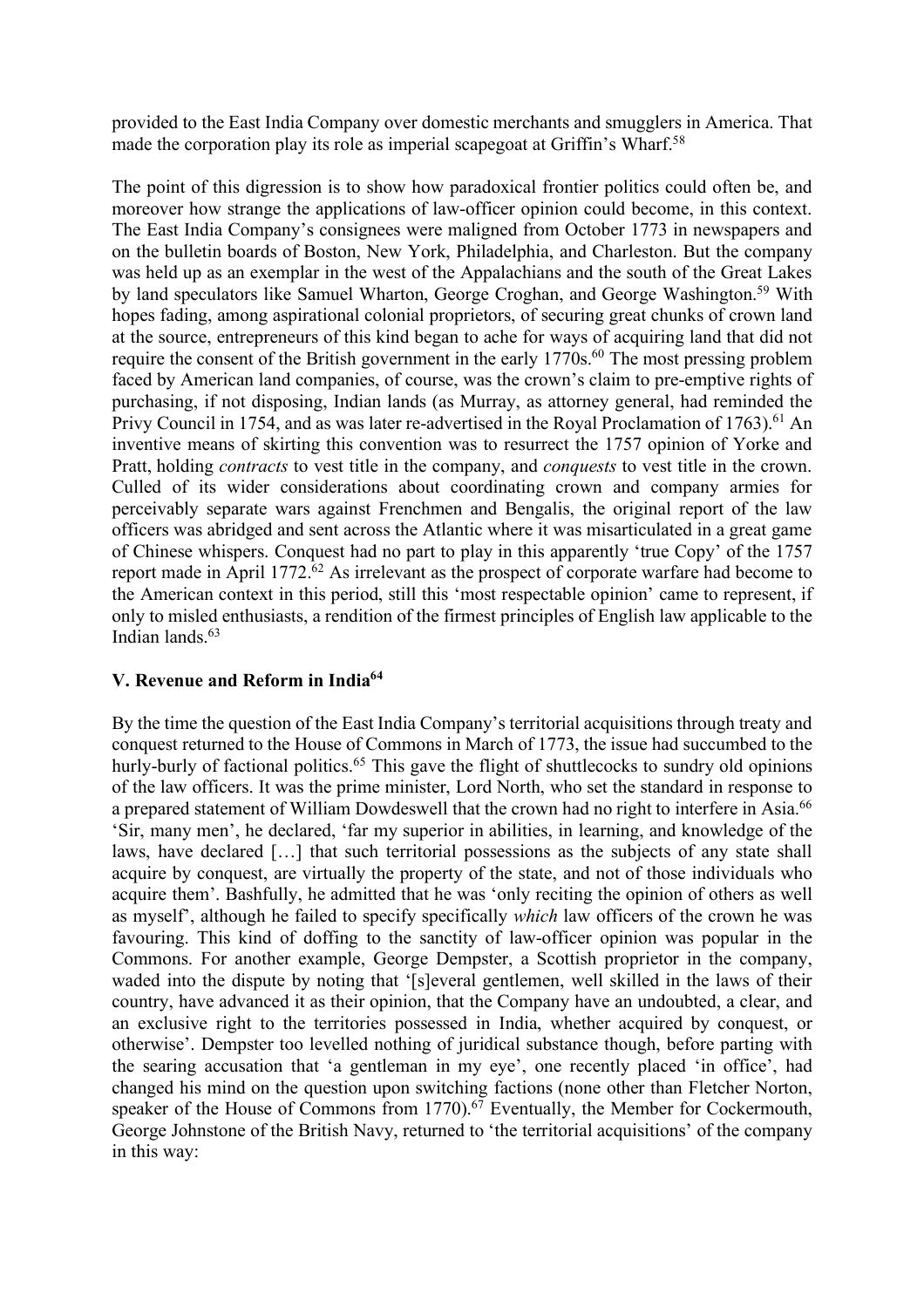A late chancellor [Yorke/Morden], I remember, who did honour to the post he occupied, declared himself in favour of the Company's exclusive right of territory. However, this is not the place for such points to be determined. As trustees for the public, we are parties concerned, and cannot decide in the public's favour against the Company. Westminster-hall is the place for such decisions.<sup>68</sup>

Two weeks later and another proposal to regulate the financial affairs of the company was tabled, finally inciting Edmund Burke to speech on the matter, who lacked nothing, true to character, in oratorical spirit. Part of his performance involved reading from a document which contained the opinions of two former law officers of the crown: one, likely Charles Yorke, which posited that the diwan was akin to a Bengali 'office', and the other, likely William de Grey, which posited that the crown had no legal claim to the territories but that it should claim them anyway. These he read disingenuously, only to make a spectacle of the opacity and contradiction of legal thinking on the issue, if ironically to prepare the way for his own view that the crown had 'no right' to anything in India, regardless of how the company had come into its source of revenues.69 Norton was offended at this. He answered Burke by reading from a document of his own: the 1757 opinion of Yorke and Pratt. This he repeated before admitting to have become uncertain about the rules of conquest in application to trading companies, shying away from the finer points of the matter in want, he said, of more information.<sup>70</sup>

When the ministry back-flipped, with the resolution of the Commons that the territories should 'remain' in the possession of the company, it fell to present law officers of the crown, and not past ones, to explain why.<sup>71</sup> This was inspired by the introduction of three general resolutions into the House by General Burgoyne, which included the addition of yet more concepts into the constitutional categories at play in the dispute:

1. That all acquisitions, made under the influence of a military force, or by treaty with foreign princes, do of right belong to the state.

2. That to appropriate acquisitions so made, to the private emolument of persons entrusted with any civil or military power of the state, is illegal.

3. That very great sums of money, and other valuable property, have been acquired in Bengal, from princes, and others of that country, by persons intrusted with the military and civil powers of the state; which sums of money and other valuable property have been appropriated to the private use of such persons.<sup>72</sup>

Speeches then followed, which were carried away with the feelings of shame that ran hard, in this period, against Clive. Responding, the solicitor general, Alexander Wedderburn, was nothing if not idiosyncratic by his complaint that the committee's findings were not 'manly' enough to inspire any serious regulations. Worst of all ('nugatory and ridiculous') was the imprecision of legal language in the first resolution:

To what time does this go? To what period? At what place? and in what quarter of the world? […] And then "belong to the state!" What is the state? The hon. Gentlemen says that he does not decide what the state is; he leaves it for future discussions: but, Sir, what does this mean? It is impossible you should vote it; because it decides the right of the crown to the territorial possessions, which you have already put off for six years, if you say the state; or if you say the Company is the state […] But, Sir, this motion gives to the state acquisitions, which beyond all reasonable doubt do of right belong to the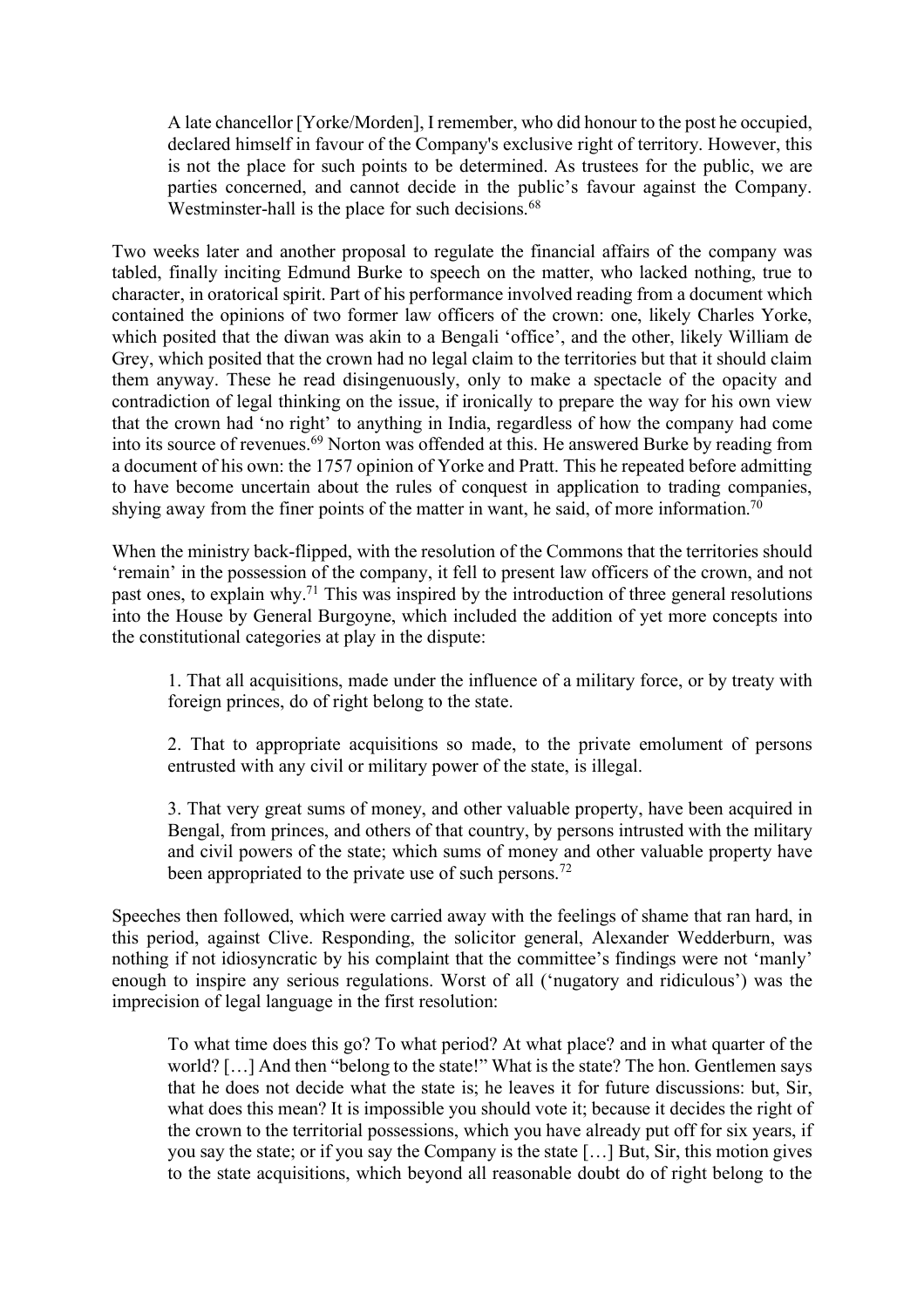individual; for it makes no distinction, the words "under the influence" is so unlimited.73

On this day, and with these very remarks of Wedderburn, the legalese about the East India Company in parliament changed. No longer would any distinction between treaty or conquest matter to the members of North's parliament. Every 'event', as the attorney general Thurlow explained, was 'the same in all'.<sup>74</sup> While Thurlow (who was deeply critical of the company) may have been speaking against Wedderburn (who stood behind it) here, the pair seem to have been of one mind that it was now time to move away from the dichotomy first spelled out by Yorke and Pratt in 1757.

The distancing of parliament from these criteria was associated with moves to collapse the question of the company's acquisitions into a scandal far more befitting the chastisement of the Commons: one about employee emoluments, about private gain rather than corporate gain, about the 'public' conduct of the company's appointments in India, about Clive and others of his type. And these were finally the issues to attract more aggressive legislative interventions from the House of Commons (if greater trepidation, as a result, in the House of Lords). While some, like Lord Mansfield, Chief Justice of the King's Bench, expressed concern about the abuse of 'legislative power' that these moves appeared to represent, a majority in both chambers, in the end, came around to the need for parliament to intervene.75

The East India Company's final and pitiful act of defiance before submitting to the statutory stranglehold of the government was a petition requesting all previous petitions be withdrawn. These they asked to be replaced with a request for the 'legal decision' by which parliament had reached the conclusion that the crown enjoyed some right to the territorial acquisitions, for it was this 'pretended source', the directors continued, from which 'the undue interposition and the various oppressions […] have flowed'. <sup>76</sup> All this inspired were a few murmurs in the Commons, none of which from mouths of the king's law officers. That left nothing in the way of a regulating bill, introduced by Lord North on May 18th, becoming an act of parliament on June 21st, 1773.77

### **VI. War and Government in Quebec and Grenada**

Placing Quebec in the imperial constitution asked different things of law officers of the crown during the early 1770s. Distress about the governance and administration of law in the province of Quebec after the Royal Proclamation of 1763 circled around five issues: the composition of the legislature, the extent of gubernatorial powers, the coexistence of French civil law and English criminal law, the practicality of harmonising the laws of real property, and the provision of religious liberty to Roman Catholic subjects. In preparation for these ambiguities to be addressed by an act of parliament, the advice of the solicitor general and the attorney general was requested late in 1772.

Emphatic about different things, still the pair were of the same mind in one aspect. In his report of December 6th, Wedderburn implied a need to modernise the meaning of conquest to have use 'in more civilized times, when the object of war is dominion'. Doing so entailed a greater distinction between 'force' and 'right', in favour of an understanding of conquest based on a right that can be expressed while preserving as many of the 'privileges' of conquered subjects as may be possible.<sup>78</sup> Thurlow, while admitting to some confusion about the theories of conquest in circulation relating to Quebec, likewise appeared to favour a benign theory of conquest (something he attributes more so, however, to 'the law of nations and treaties', than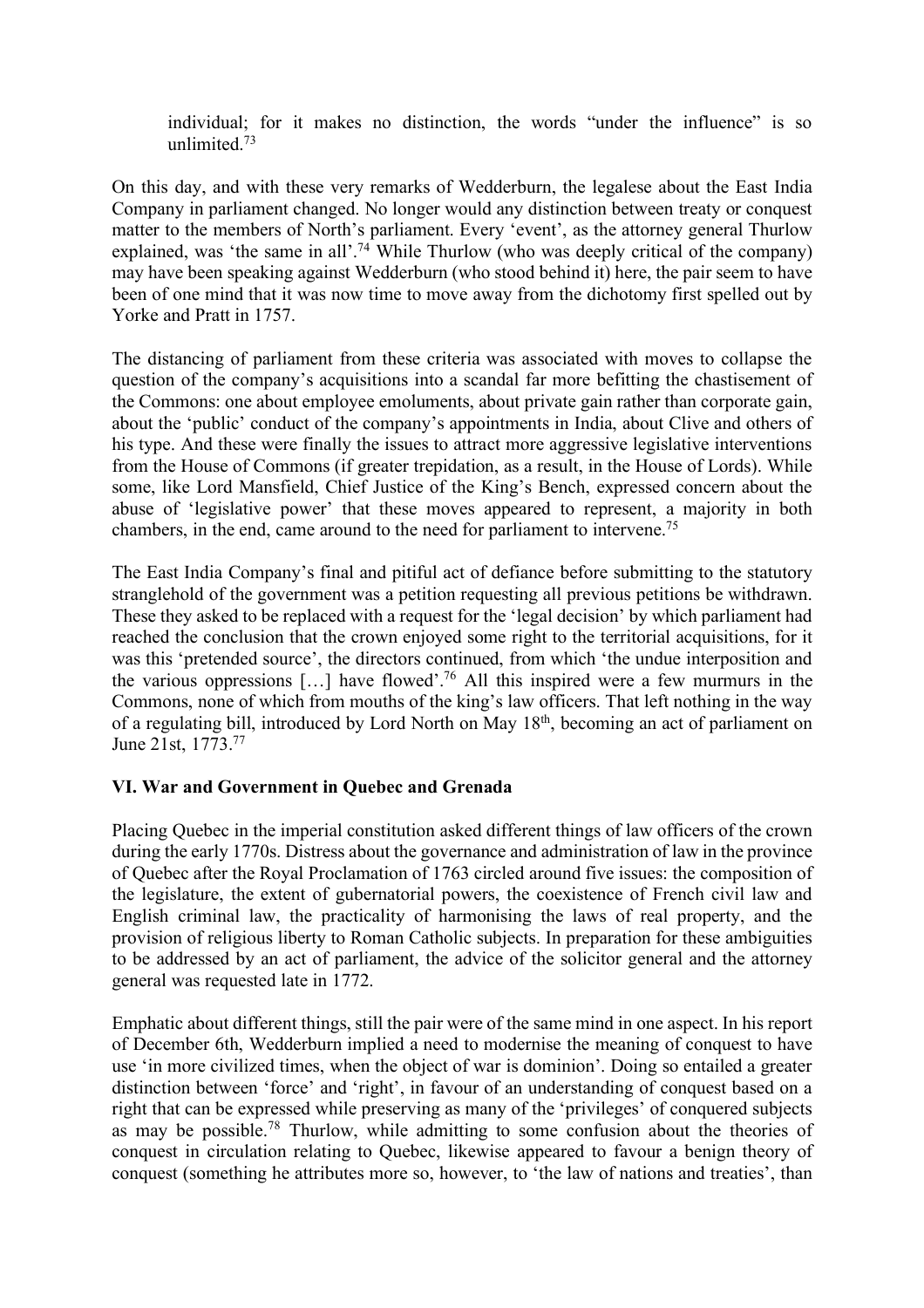to English legal principles).79 How far that may be applicable to these circumstances is not entirely spelled out, with Thurlow instead using his report to distance himself from the interpretation of his predecessors, Yorke and de Grey. In particular, Thurlow disagreed with their distinction between Canadian civil law and English criminal law (which he considered arbitrary in discussions about conquest).80 The question was even referred to the king's advocate general, who likewise developed an opinion and drafted a series of bills. Ultimately, these were mostly overlooked in favour of Wedderburn's proposals, which made their way to the colonial secretary, Lord Dartmouth.<sup>81</sup> For the whole of 1773 and the first part of 1774, Dartmouth worked on three different draft versions of a bill. It is fair to say he struggled to correlate the observations of Wedderburn with those of Lord Mansfield, all while appearing to address the wishes of cabinet, and sorting through the petitions from Quebec: this was work more befitting of a nineteenth-century colonial office undersecretariat than a lone, eighteenthcentury colonial secretary.82

The resultant bill was first presented to the House of Lords on May 2nd, 1774, and passed without much dissent. A divided House of Commons was sterner in opposition and presented the bigger challenge for Lord North and his law officers Wedderburn and Thurlow. It was the serieant-at-law John Glynn who took it upon himself to oppose Thurlow in particular on the ramifications of conquest. For Glynn, it was ideal that all new conquests 'vested in the King, Lords, and Commons', but this could only be achieved once parliament had 'interfered'. This was an argument for a literal reading of a provision in the Royal Proclamation guaranteeing to all new subjects the benefit of English laws and customs, and it was a point made by way of comparison to Wales and Ireland (places 'conquered' where 'our laws had been established').<sup>83</sup> Wedderburn responded. The conquests of Wales and Ireland did not automatically introduce the laws of England there upon conquest, he said; rather, that had been the accomplishments of parliaments called by Henry VIII and James I/VI. It was 'a cruel and barbarous policy', the solicitor general concluded, to impose foreign laws upon 'the conquered' without any degree of compromise.84 Other points of disagreement for participants in the debate on the Quebec bill in the Commons concerned lines of demarcation and the introduction of *habeas corpus* and oaths for officeholders, divisions which were gradually ironed out for the bill to pass into law on June 22nd.85 The resultant Quebec Act (1774) introduced a mixed legal system and provided for the religious liberty of Catholics.<sup>86</sup>

That Mansfield should have taken particular interest in the Quebec bill throughout April, a month before it was presented to both houses of parliament, can of course be explained by its relevance to a trial scheduled to begin at the Court of King's Bench shortly after this. Pleas had been entered in London throughout 1773, and arguments first made during the Easter term of 1774, concerning affairs in the 'ceded island' of Grenada, which, being Christian though Catholic and conquered after 1763, fell somewhat into the same boat as Quebec. Important to this particular case was not the applicability of statutory law, but rather the issue of prerogative taxation. When the planter, Alexander Campbell, brought an action to recover the amount paid to a crown customs officer, he proposed to call the king's jurisdictional bluff, and in the process demanded a special verdict that would finally expose what conquest should entail for king and parliament in the British Empire and, more importantly, how new conquests compared to the old ones. Only in some ways relevant to the unfolding American constitutional crisis about the imposition of taxation, *Campbell v Hall* (1774) also raised issues surrounding the personal prerogatives of the conqueror, as king, in relation to his role in parliament. Part of this involved the question of what conquest entailed, and for whom; part of this involved the question of how royal proclamations, instructions, and letters were to be interpreted by colonial governors addressed by them.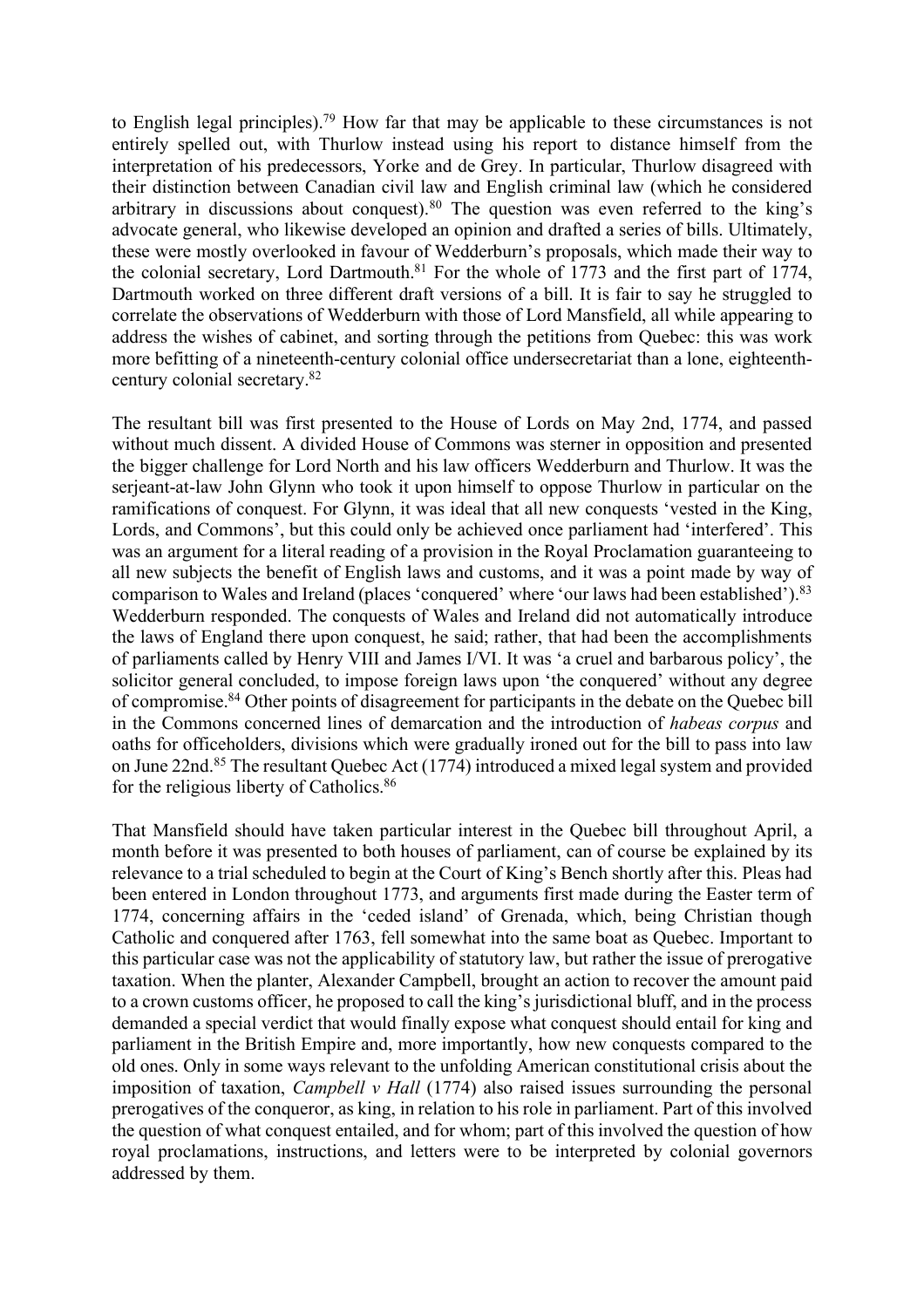The attorney general, Thurlow, made important contributions towards the end of the trial, but really it was Mansfield in control. Judgment for the plaintiff on 28th November was noticeably more consistent with the opinions of law officers than the relevant precedents of common law from between 1608 and 1705.87 Indeed, Mansfield's report went somewhat further than was strictly necessary, taking the chance, as all the major Chief Justices of the King's Bench had before him, to offer a ruling thick with dicta.<sup>88</sup> In six conclusions, Mansfield sketched out the platform for a new and improved doctrine of conquest within the imperial constitution:

1st, A country conquered by the British arms becomes a dominion of the king in right of his crown, and therefore necessarily subject to the legislative power of the parliament of Great Britain.

2dly, The conquered inhabitants once received into the conqueror's protection become subjects […]

3dly, Articles of capitulation upon which the conquest is surrendered, and treaties of peace by which it is ceded, are sacred and inviolable, according to their true intent.

4thly, The law and legislation of every dominion equally affects all persons and property within the limits thereof, and is the true rule for the decision of all questions which arise there […]

5thly, Laws of a conquered country continue until they are altered by the conqueror […]

6thly, If the king has power (and, when I say the king, I mean in this case to be understood "without concurrence of parliament") to make new laws for a conquered country, this being a power subordinate to his own authority, as a part of the supreme legislature in parliament, he can make none which are contrary to fundamental principles; none excepting from the laws of trade or authority of parliament, or privileges exclusive of his other subjects.89

It was Mansfield's clarification of the relationship between crown, parliament, and colonial legislatures that would give *Campbell v Hall* its relevance into the bureaucratic era of colonial officialdom and commissions of enquiry.90 In two royal proclamations and a commission to the governor issued before the imposition of the royal tax for which Campbell sought his refund, the king had heralded a local legislature and thereby inadvertently divested himself of his personal powers to raise a tax in the process. In basic outline, that meant the king's power to create laws by his prerogative alone was disqualified by his earlier endorsement of the installation of a legislative assembly for Grenada. Thereupon only such laws as were passed by the imperial parliament, and those passed subordinately 'by the assembly with the governor and council', were valid in conquered countries.

Mansfield would never dare cite his own opinion from 1755 in support of his preferred way of reading royal proclamations drawn up by law officers. Instead, he relied upon that hesitant and noncommittal motion of Yorke and Wearg, from 1724, upon the legal receptivity of legislatively autonomous Jamaica. Now this was not, by any strict definition, law, nor indeed was the opinion even developed with places like Grenada in mind. But Mansfield did not care. Yorke and Wearg, he said, must have been thinking that Jamaica was not conquered after all,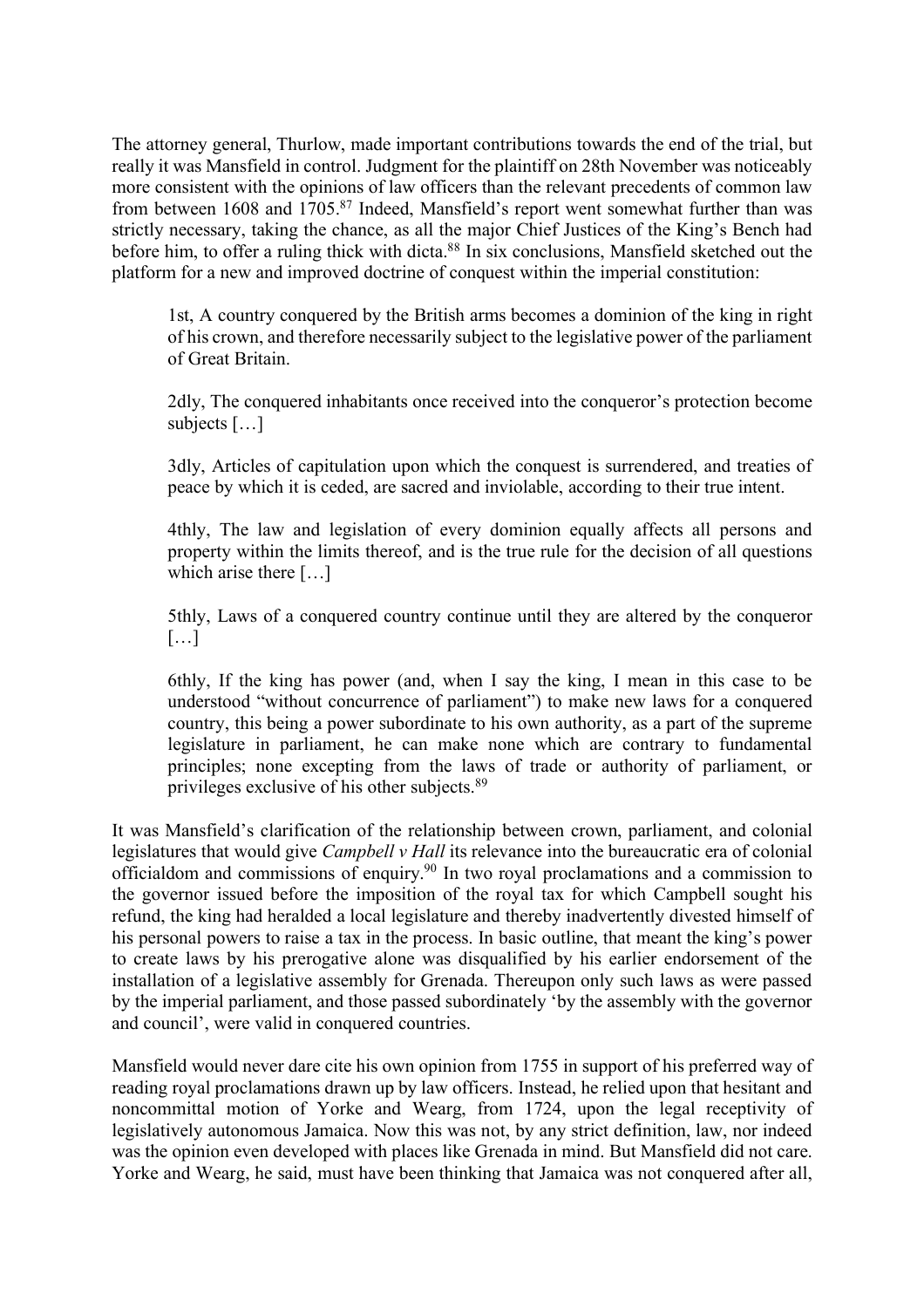but instead complied with the criteria of a 'new' or 'uninhabited' colony; therefore, the old opinion of the law officers of the crown was relevant not only to Grenada specifically, but also relevant to new and forthcoming cessions more widely.<sup>91</sup>

Few assessments of Mansfield's choosiness and interpretative freedom when it came to his sources of law in *Campbell v Hall* (1774) ever made it into print that were as scathing as Jeremy Bentham's *Plea for the Constitution* (1803). And insofar as legal history entails the art of restraining from passing judgment on those who passed judgment, space can still be allowed for wide-eyed critics of the period, few better than Bentham, to appraise for us instead. For Bentham was able to see, better than probably anyone writing in the 'meridian', the imperfections that resulted from the piecing together of an imperial constitution by careerist officeholders, politicised parliamentarians, and judges with experience as both. For Bentham, conquest should never have become so suggestive of all these administrative conventions in the first place. That it did so was the 'mistake' of 'his Majesty's careless servants', in their needless gesturing towards the establishment of colonial legislatures in conquered Grenada, when framing the Royal Proclamation of 1763. Upon the merits of this singular 'error' was *Campbell v Hall* brought to Lord Mansfield's consideration. Before this, Bentham acknowledged, only out-of-date dicta and a 'non-judicial opinion' of crown law officers pointed to some right of the crown to legislate without parliament over an English colony regardless of the method of its acquisition. To Bentham it all reeked of a conspiracy between the king's 'law servants' and a few 'audacious crown-lawyers', who were all seemingly out 'to oust parliament of its rights', by drafting royal instructions, and then uniting behind a literalistic and positivistic reading of those documents in court.  $92$ 

## **VII. The Imperial Constitution of the Law Officers of the Crown**

War and colonial government were matters of state of the highest importance. In contemplation of their legal aspects, some inconsistency and a bit of flexibility could sometimes be helpful in the shaping of an imperial constitution. And so it was, before the onset of a more 'orderly' period in 1801 – when roaming law commissioners and calculating colonial office undersecretarial assistants emerge onto the scene – that the British Empire was governed on the basis of consecutive decisions made by individuals faced with new and unfamiliar crises. Among such individuals, the attorney general and solicitor general were key figures between 1719 and 1774, although the same might be said for a range between 1661 and 1931.<sup>93</sup> Charged with convincing the courts and the parliament both that whatever policies towards the colonies and plantations had been deemed, often by themselves, fittest to adopt were consonant with established constitutional principles and also in the interest of the crown in one or other of its capacities, their roles were most peculiar. Here was a very specific mandate. And its impact upon the governance of the British Empire manifested in a number of different ways, as this article has proposed to show in relation to conquests abroad.

In 1724, the attorney general and the solicitor general offered no precedents or principles to support an equivocal suggestion that concessions of legislative autonomy to colonial administrations impeded the powers of the prerogative in relation to those administrations. Alone that would have been difficult to interpret were it not for the admixture of certain legal principles handpicked without attribution from the jurisprudence of conquest. Fifty years later, this became one of the most important sources of law behind Lord Mansfield's decision in *Campbell v Hall* (1774), a decision which pointed the common law world towards a direction that would not be paved out properly until a new cohort of cessions were collected from the purse of Napoleon.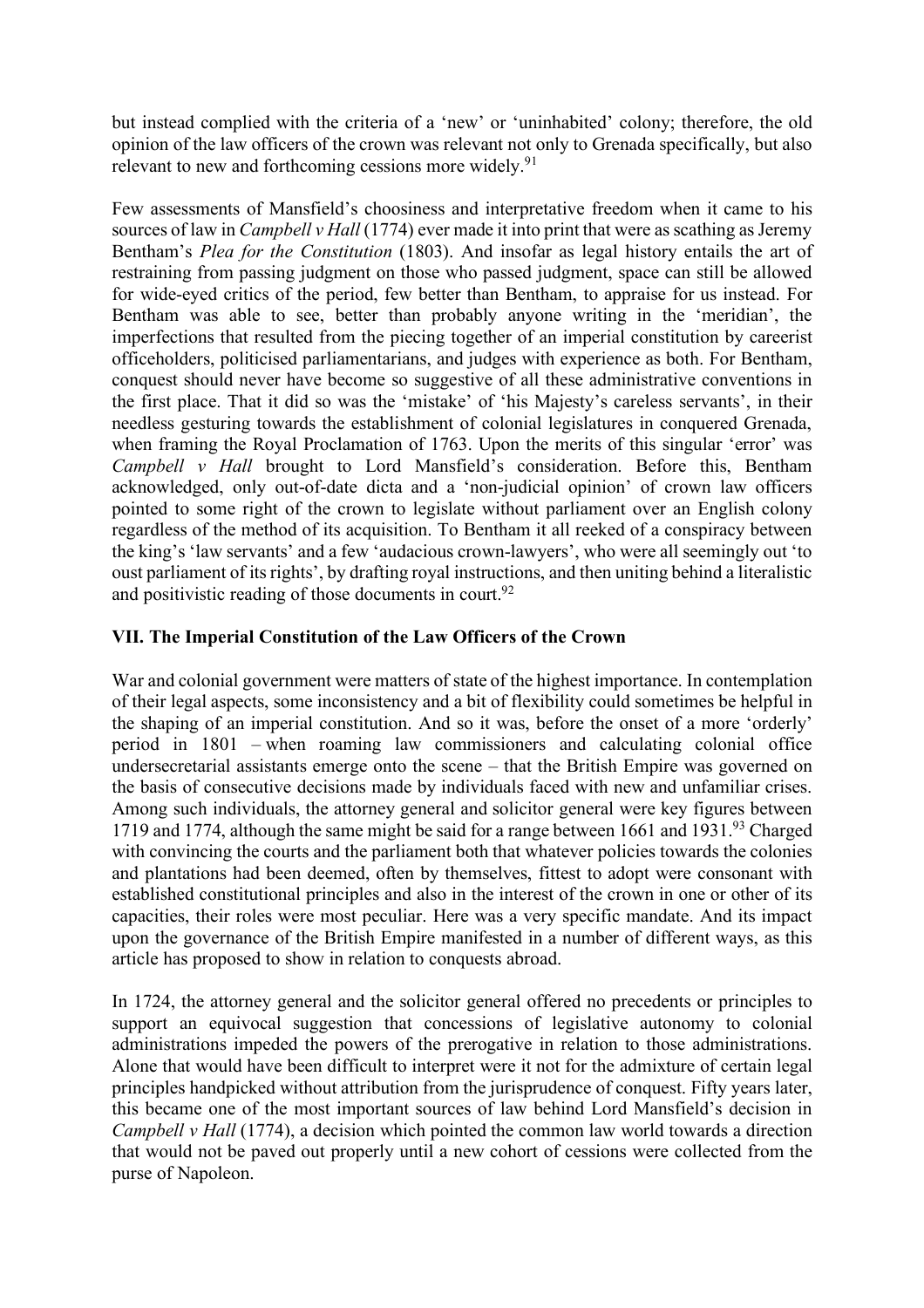In 1757, the attorney general and solicitor general offered no precedents or principles to hold that conquests and treaties performed in foreign jurisdictions conferred different kinds of benefits upon the subjects carrying them out on behalf of the crown. While this opinion subsequently informed the substance of royal charters, it showed itself to be less adaptable to those debates inspired by Indian affairs within parliament about the justness of intervening into the affairs of the corporation. It was discovered during the course of the decade between 1763 and 1773 that the criteria set out in the 1757 opinion had problems. For one thing, it was too rigid to be of any practical use. For another thing, it hinged far too much on an interpretative capacity, found lacking by anyone in a parliament stacked with vested interests, to distinguish between modes of acquisition in India. Just as the solicitor general and the attorney general began to turn their back on the report of their predecessors, parliamentarians chose to reframe their line of questioning about India in response to the reports of select and secret committees. In this way, the parameters of the debate surrounding the East India Company were changed entirely. It is quirky that, while all of this was happening, the discarded report of Yorke and Pratt was given new life by American land companies for a few years. Woe was it, though, for them, that its tenets were so soon irrelevant in the new constitutional predicament of the early Republic, whatever the later efforts of American judges to breathe new life into them.

In 1766, the attorney general and solicitor general offered no precedents or principles to justify the *post bellum* distinction between French civil law and English criminal law in relation to conquered Quebec. When, six years later, a new administration was forced to consider again its obligations towards Quebec as a conquered province, this time, during a process of drafting and editing a bill for Quebec throughout 1773 and early 1774, the new solicitor general's standalone advice was heeded more faithfully than that which had been offered by his colleagues. The input of the king's law officers, past and present, into the resultant Quebec Act (1774) was weighty. That they all differed so widely on certain key questions, and therefore, that the statute represented a mutation of all these opinions, might go some way to explain its short lifespan.

To observe all of this is emphatically not to make the argument that the attorney general and the solicitor general were the only ones shaping the imperial constitution in the eighteenth century. It is not to argue that they were winging it. It is not to argue that they were conspiring to 'oust parliament of its rights', or anything else of similar sensation. The argument here is for constitutional historians of the British Empire and later Commonwealth to become more aware of the motivations of individuals who, upon developing legalistic opinions, then presented these opinions as a positive kind of law. Scholars focusing upon the historical experiences of Ireland, India, America, Canada, or the Caribbean can all be forgiven for making out the utterances and benedictions of law officers to be 'rulings' and 'judgments'; after all, those individuals we are studying, like Murray, flicking the switches and turning the knobs of high government in the judiciary or parliament, often felt like their opinions were akin to 'rulings' and 'judgments'. It may be tempting for us to say, like Bentham, that they were wrong to do so. What is more important, however, is the asking of why they tried in the first place.

Acknowledgements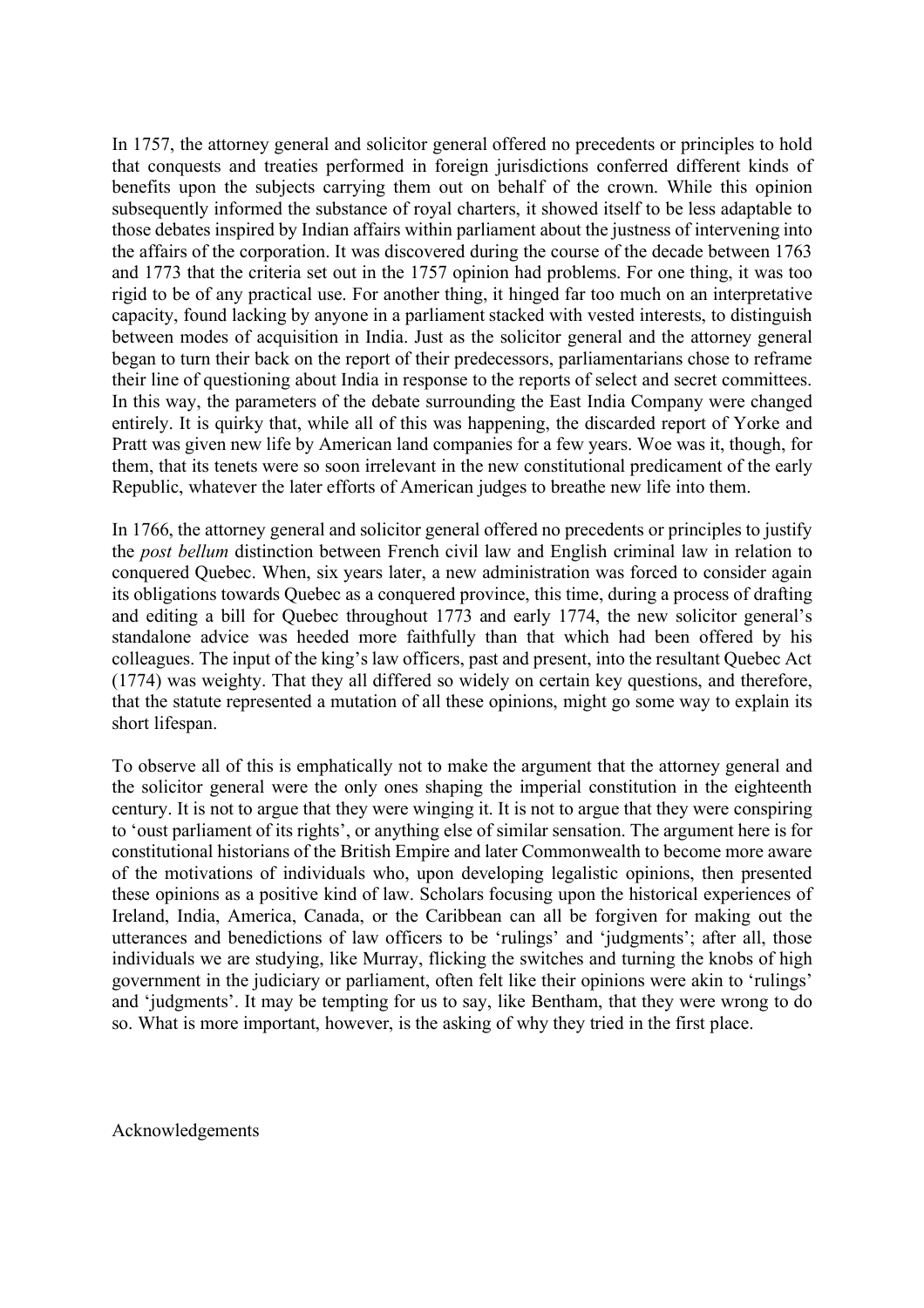The best of mentors, Richard Connors and Paul McHugh, will detect more than a hint of their influence in several parts of this article, to whom therefore it is dedicated with sincere gratitude. I would also like to thank William Bateman, David Feldman, and Ben Gilding, along with the reviewers and editors of the journal, for their feedback and inspiration.

Disclosure Statement

No potential conflict of interest was reported by the author.

Akins, T., ed. *Selections for the Public Documents of the Province of Nova Scotia*. Halifax: Charles Annand, 1869.

Basye, A. H. "The Secretary of State for the Colonies, 1768-1782", *American Historical Review* 28, no. 1 (1922): 13-23.

Bayly, C. A. *Imperial Meridian: The British Empire and the World, 1780-1830*. London: Longman, 1989.

Bentham, J. *The Works of Jeremy Bentham*. Edinburgh: William Tait, 1838-1843.

Benton, L. and L. Ford, *Rage for Order: The British Empire and the Origins of International Law, 1800-1850*. Cambridge, MA: Harvard University Press, 2016.

Bilder, M. S. *The Transatlantic Constitution: Colonial Legal Culture and the Empire.* Cambridge, MA: Harvard University Press, 2008.

Black, B. "The Constitution of Empire: The Case for the Colonists," *University of Pennsylvania Law Review* 124 (1976): 1157-1211.

Bourke, R. *Empire and Revolution*. Princeton, NJ: Princeton University Press, 2015.

Bowen, H. V. *Revenue and Reform: The Indian Problem in British Politics 1757-1773*. Cambridge: Cambridge University Press, 2002.

Bryant, G. J. *The Emergence of British Power in India, 1600-1784: A Grand Strategic Interpretation*. Boydell: Woodbridge, 2013.

Cavanagh, E. "Infidels in English Legal Thought: Conquest, Commerce, and Slavery in the Common Law from Coke to Mansfield, 1608-1774", *Modern Intellectual History* 15, no. 1 (2018).

Chaffin, R. J. 'The Townshend Acts Crisis, 1767-1770', in Greene and Pole, A Companion to the American Revolution, 134-50.

Chalmers, G., ed. *Opinions of Eminent Lawyers on Various Points of English Jurisprudence*. Burlington: G. Goodrich and Co., 1858.

*Charters Granted to the East-India Company from 1601*. London, 1773.

Clive, R. *A Letter to the Proprietors of the East India Stock*. London: J. Nourse, 1764.

*Cobbett's Complete Collection of State Trials* (*ST*). London, 1809-28.

*Cobbett's Parliamentary History* (*PH*). London: Hansard, 1806-20.

Connors, R. ed. *Philip Yorke's Parliamentary Journal* (Oxford: Blackwells, forthcoming 2019. Del Papa, E. M. "The Royal Proclamation of 1763: Its Effect upon Virginia Land Companies",

*Virginia Magazine of History and Biography* 83, no. 4 (1975): 406-11.

Edwards, J. L. J. *The Law Officers of the Crown*. London: Sweet & Maxwell, 1964.

Elofson, W. M. "The Rockingham Whigs in Transition: The East India Company Issue, 1772- 1773", *English Historical Review* 104, no. 413 (1989): 947-74.

Greene, J. P. "The Case of the Pistole Fee The Report of a Hearing on the Pistole Fee Dispute before the Privy Council, June 18, 1754", *Virginia Magazine of History and Biography* 66, no. 4 (1958): 399-422;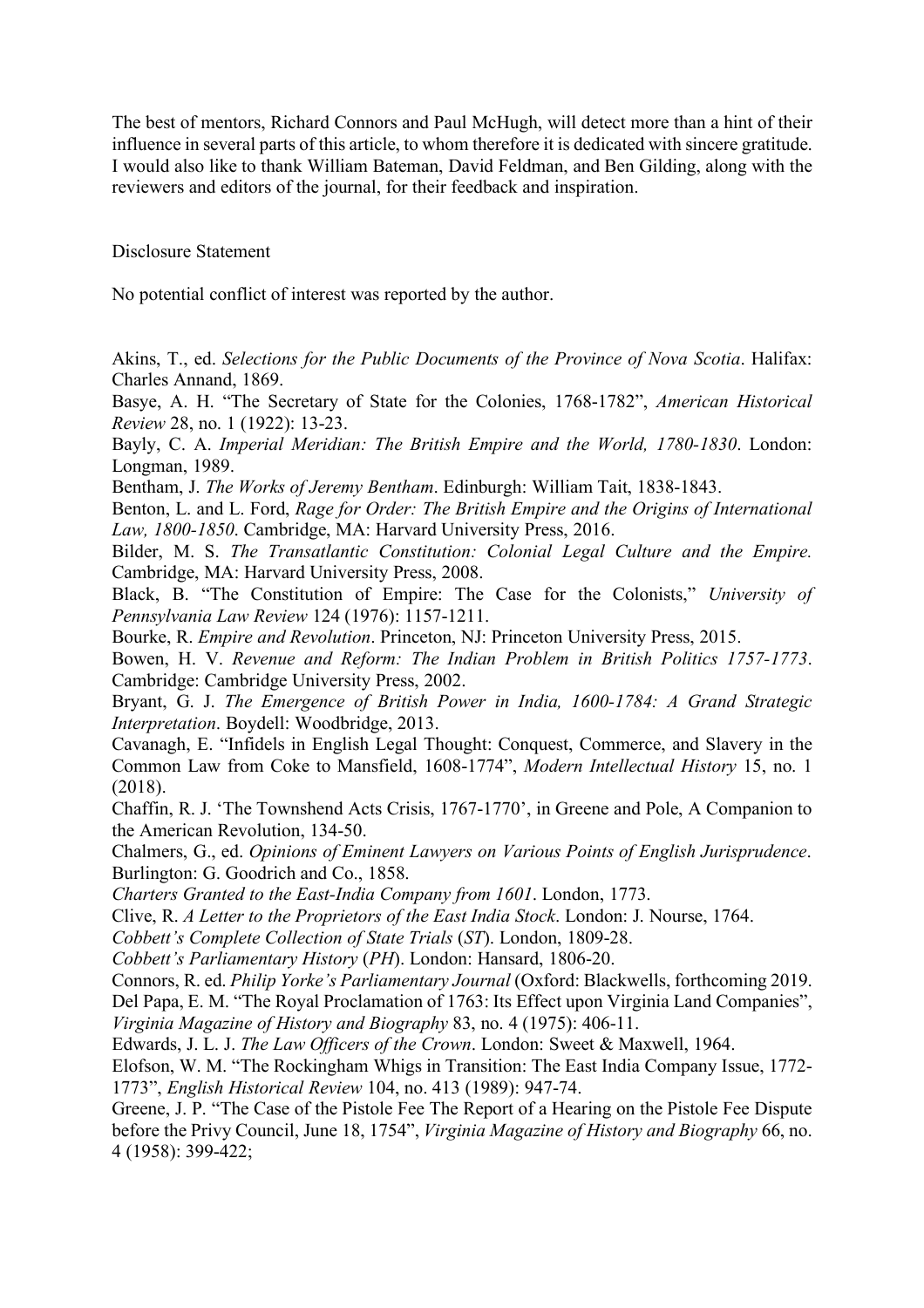Greene, J. P. and J. R. Pole, eds. *A Companion to the American Revolution*. Oxford: Blackwell, 2000.

Greene, J. P. *Peripheries and Center: Constitutional Development in the Extended Polities of the British Empire and the United States, 1607-1788*. Athens: University of Georgia Press, 1986.

Griffiths, J. A. G. *Politics of the Judiciary*. Manchester: Manchester University Press, 1977.

Hargrave, F., ed. *Collectanea Juridica: Consisting of Tracts Relative to the Law and Constitution of England*. London: E. and R. Brooke, 1791.

Historical Manuscripts Commission, *The Manuscripts of the Earl of Dartmouth*. London, 1887. Holdsworth, W. S. 'The Early History of the Attorney and Solicitor General', *Illinois Law Review* 13 (1918-9): 602-19.

Johnston, W. R. *Sovereignty and Protection: A Study of British Jurisdictional Imperialism in the Late Nineteenth Century*. Durham, NC: Duke University Press, 1973.

*Journals of the Assembly of Jamaica*. Jamaica: Alexander Aikman, 1811.

Keith, A. B. *Constitutional History of India*. London: Meuthen and Co., 1936.

Keith, A. B. *Constitutional History of the First British Empire*. Oxford: Clarendon Press, 1930. Lambert, S., ed. *The House of Commons Sessional Papers of the Eighteenth Century*. Wilmington: Scholarly Resources, 1975.

Laski, H. 'The Technique of Judicial Appointment', *Michigan Law Review* 24, no. 6 (1926): 529-43.

Lawson, P. *The Imperial Challenge: Quebec and Britain in the Age of American Revolution*. McGill-Queen's University Press: Montreal and Kingston, 1989.

Lemmings, D. *Law and Government in England during the Long Eighteenth Century: From Consent to Command*. Basingstoke: Palgrave Macmillan, 2011.

Lemmings, D. *Professors of the Law: Barristers and English Legal Culture in the Eighteenth Century*. Oxford: Oxford University Press, 2000.

Lenman, B. and P. Lawson. "Robert Clive, the 'Black Jagir', and British Politics', *Historical Journal* 26, no. 4 (1983): 801-29.

Lieberman, D. *The Province of Legislation Determined: Legal Theory in Eighteenth-Century Britain*. Cambridge: Cambridge University Press, 1989.

Macmillan, K. *The Atlantic Imperial Constitution: Center and Periphery in the English Atlantic World*. Basingstoke: Palgrave Macmillan, 2011.

Madden, F. and D. Fieldhouse, eds. *The Classical Period of the British Empire, 1689-1783*. Westport, CT: Greenwood Press, 1985.

Malcolm, J. *The Life of Robert, Lord Clive*. London: John Murray, 1836.

Mallet, D. *The Life of Francis Bacon, Lord Chancellor of England*. London: A. Millar, 1740.  $48<sup>°</sup>$ 

Marshall, P. "Lord Hillsborough, Samuel Wharton and the Ohio Grant, 1769-1775", *English Historical Review* 80, no. 317 (1965): 717-39.

Marshall, P. *The Making and Unmaking of Empires: Britain, India, and America*. Oxford: Oxford University Press, 2005.

McIlwain, C. H. *The American Revolution: A Constitutional Perspective*. New York: Macmillan, 1923.

McIlwain, C. H. *The High Court of Parliament and Its Supremacy*. New Haven: Yale University Press, 1910.

Melikan, R. A. 'Mr Attorney General and the Politicians', Historical Journal 40, no. 1 (1997): 41-69.

Parkes, J. *A History of the Court of Chancery*. London: Longman, 1828.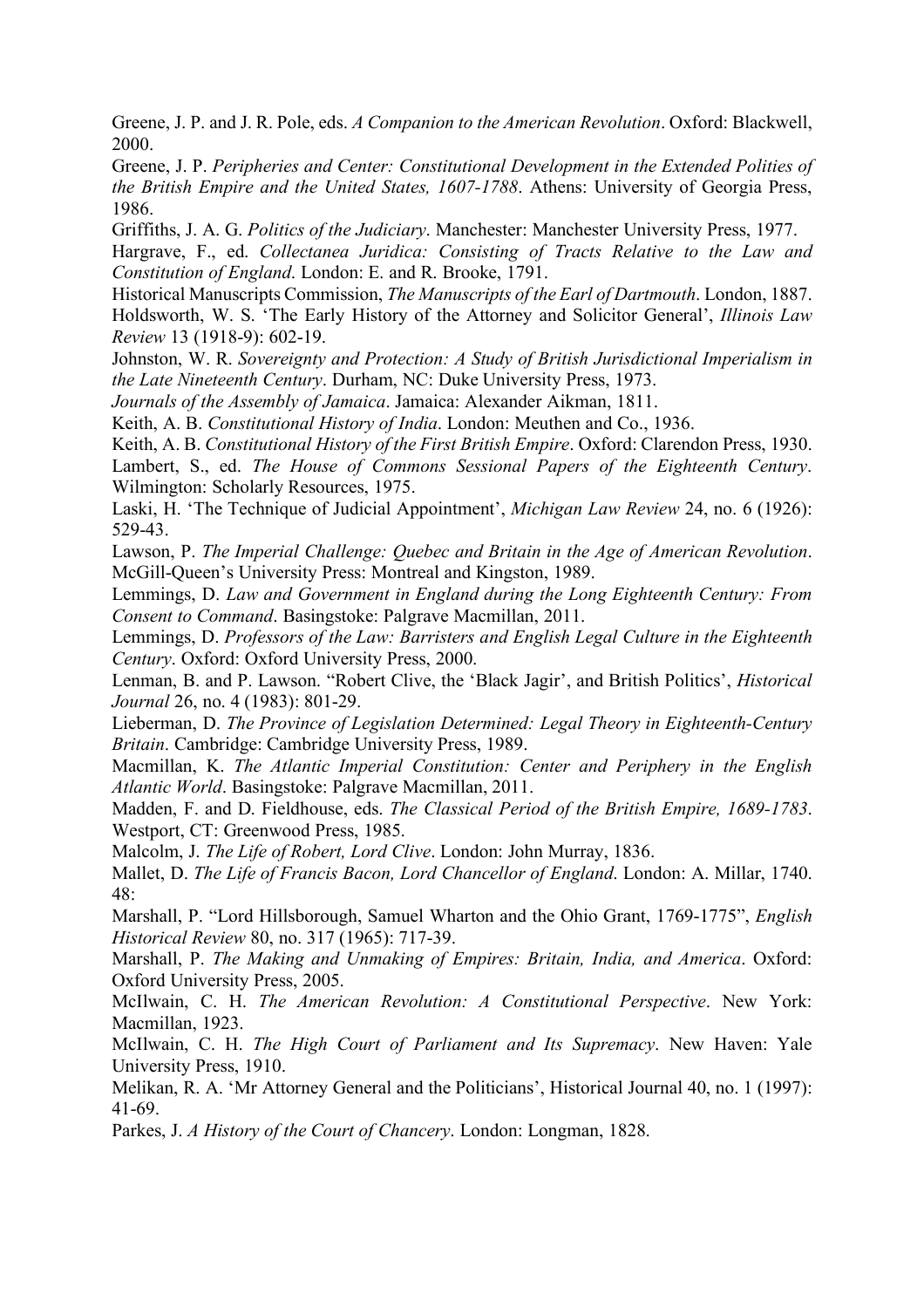Reid, J. P. "In the First Line of Defense: The Colonial Charters, the Stamp Act Debate and the Coming of the American Revolution", *New York University Law Review* 51, no. 2 (1976): 177- 215.

Robinson, R. and J. Gallagher with A. Denny, *Africa and the Victorians: The Official Mind of Imperialism*. Basingstoke: Palgrave Macmillan, 1982.

Schlesinger, A. M. "The Uprising Against the East India Company," *Political Science Quarterly* 32, no. 1 (1917), 60-79.

Shortt, A. and A. G. Doughty, eds. *Documents Relating to the Constitutional History of Canada, 1759-1791*, 2nd ed. Ottawa: J de L. Taché, 1918.

Smith, W. J. ed., *The Grenville Papers: Being the Correspondence of Richard Grenville Earl Temple, K. G., and the Right Hon: George Grenville*. London: John Murray, 1852.

Sosin, J. M., "The Yorke-Camden Opinion and American Land Speculators", *Pennsylvania Magazine of History and Biography* 85, no. 1 (1961): 38-49.

Stern, P. J. *The Company-State: Corporate Sovereignty and the Early Modern Foundations of the British Empire in India* Oxford: Oxford University Press, 2011.

*The Opinions of Mr. James Eyre, Mr. Edmund Hoskins, Mr. E. Thurlow, and Mr. John Dunning, on the Subject of Lord Clive's Jaghire*. London: T. Evans, 1773.

Thomas, P. D. G., ed. 'Parliamentary Diaries of Nathaniel Ryder, 1764-7', *Camden Miscellany*, 4th series, 23, no. 7 (1969): 229-351.

Thompson, E. P. *Whigs and Hunters*. London: Penguin Books, 1990.

Ward, J. M. *Colonial Self-Government: The British Experience, 1759-1856*. London: Macmillan, 1976.

Wharton, S. *Plain Facts: Being an Examination Into the Rights of the Indian Nations of America to Their Respective Countries*. Philadelphia: R. Aitken, 1781.

Williams, E. N., ed. *The Eighteenth Century Constitution: Documents and Commentary.*  Cambridge: Cambridge University Press, 1965.

Wilson, L. B. 'A "Manifest Violation" of the Rights of Englishmen: Rights Talk and the Law of Property in Early Eighteenth-Century Jamaica', *Law and History Review* 33, no. 3 (2015): 543-75.

<sup>1</sup> Compare Stern, *Company-State*, and Macmillan, *Atlantic Imperial Constitution*. These are profitably read with Keith, *Constitutional History of the First British Empire*, and Keith, *Constitutional History of India*, 1-58. That so assiduous and perspicacious a constitutional historian as Keith would refrain from contemplating India and the Atlantic together is as noteworthy as the historiographical reality that, still, seventeenth-century historians of the British Empire must continue to separate these regions from each other.<br><sup>2</sup> Benton and Ford, *Rage for Order*, esp. 13-8, which discovers a 'vernacular constitution', worked out after a

series of commissions of enquiry were launched to investigate the capabilities of colonial governments to administer their own unique legal problems. The authors explore the process whereby dozens of bureaucrats and mid-level officials worked thanklessly, sometimes absorbed in the minutest details, to reach findings giving some appearance of constitutional uniformity to colonial governments in very different predicaments. This is profitably read with Ward, *Colonial Self-Government*, and Bayly, *Imperial Meridian*. The pioneering study to explore the constitutional operation of an empire by parliament and the colonial and foreign offices was Robinson and Gallagher with Denny, *Africa and the Victorians.*

<sup>3</sup> See Williams, *The Eighteenth Century Constitution*; Thompson, *Whigs and Hunters*; Lemmings, *Law and Government in England*; Bourke, *Empire and Revolution.*

<sup>4</sup> Madden and Fieldhouse, *The Classical Period of the British Empire*, xxxi.

<sup>5</sup> McIlwain, *The High Court of Parliament*; McIlwain, *The American Revolution*; Black, 'The Constitution of Empire: The Case for the Colonists'. These are profitably read with subtler, more modern treatments, like Greene, *Peripheries and Center*, and Bilder, *The Transatlantic Constitution.*

<sup>6</sup> Holdsworth, 'The Early History of the Attorney and Solicitor General'; Edwards, *The Law Officers of the Crown*.

 $\frac{7}{1}$  This is, of course, a matter of interpretation. While it may be appropriate for historians to interpret the importance of the reports of the attorney and solicitor general relative to the willingness of individuals to act upon the advice contained within them, it is altogether a different consideration of the sincerest historians of the British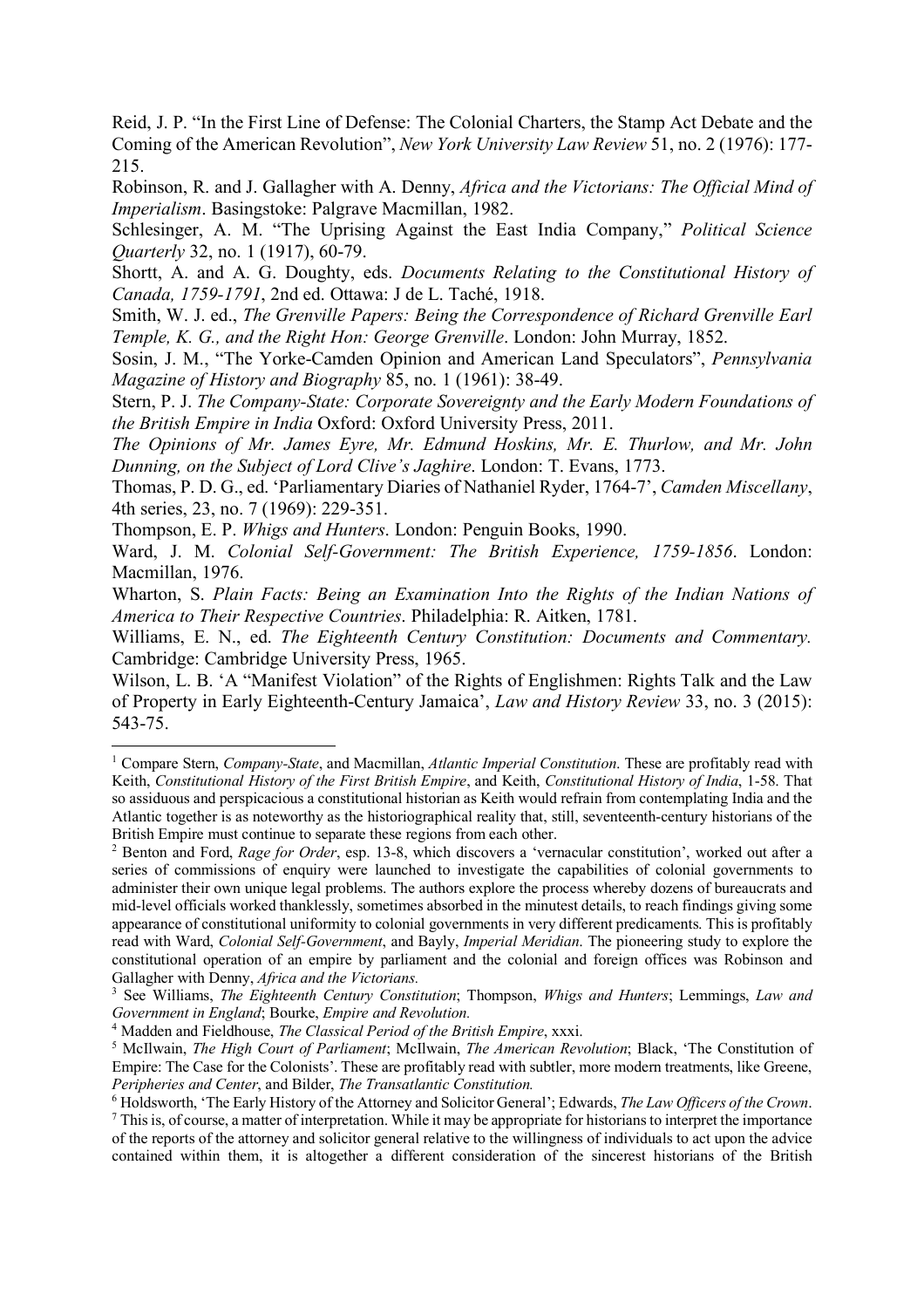constitution to consider any of this to be strictly or positively 'law'. I am recalling the expression 'benediction' in relation to law officer opinion from a memorable conversation in Cambridge with P. G. McHugh. 8 Melikan, 'Mr Attorney General and the Politicians'.

<sup>9</sup> Thompson, *Whigs and Hunters*, 188-9, 190-218.

 $10$  For insights into the operation of this professional world and the intellectual tradition within which the king's law officers operated, consult Lemmings, *Professors of the Law*, and Lieberman, *The Province of Legislation Determined*. For modern concerns about the tradition, entrenched in the late seventeenth century, of reserving the highest positions in the judiciary for law officers as a reward their loyalty, see Laski, 'The Technique of Judicial Appointment'; Griffiths, *Politics of the Judiciary*, 17-24.

<sup>11</sup> Mallet, *The Life of Francis Bacon*, 48: 'The offices of Attorney and Solicitor-General have been rocks upon which many aspiring Lawyers have made shipwreck of their virtue and human nature. Some of those Gentlemen have acted at the bar as if they thought themselves, by the duty of their places, absolved from all the obligations of truth, honor, and decency'. Clearly taking aim in this passage at Sir Edward Coke, Mallet always wrote with an eye for current affairs.

<sup>12</sup> 6 Geo. I, c. 5; *Cobbett's Parliamentary History* (hereafter *PH*), 7: 642-3.

<sup>13</sup> *Blankard v Galdy* (1693) 91 E(nglish) R(eports), 357; *Blankard v Galdy* (1693) 90 ER 1089; *Smith v Brown and Cooper* (1705) 91 ER 566. Hereafter, as the modern English reports contain information about the other sources, only the ER citation will be given.

<sup>14</sup> Petition to Queen Anne (18 May 1711), *Journals of the Assembly of Jamaica*, 2: 29-30. For a recent exploration of the 'rights talk' among Jamaican colonists fearful of the despotic misuse of the laws of escheat, see Wilson, 'A "Manifest Violation" of the Rights of Englishmen'.

<sup>15</sup> Opinion of Richard West (2 March 1722), Chalmers, *Opinions of Eminent Lawyers*, 429-30; Opinion of Raymond and Yorke (5 March 1722), *Calendar of State Papers Colonial* (CSPC) *America and West Indies* (A/WI) *(1722-3),* 25. 16 Jamaican Revenue Act (5 February 1723), in Madden and Fieldhouse, *Classical Period*, 226-7.

<sup>17</sup> Opinion of Yorke and Wearg (18 May 1724), Chalmers, *Opinions,* 215-32. See also *Calendar of Treasury Papers (1720-28)*, 273; *CSP C A/WI (1724-5)*, 98.

<sup>18</sup> Opinion of Yorke and Wearg (18 May 1724), Chalmers, *Opinions,* 230-1.

<sup>19</sup> See also *Rex v Vaughan* (1769), 98 ER 308.

<sup>20</sup> *Penn v Lord Baltimore* (1750) 27 ER 1132.

<sup>21</sup> Opinion of Murray and Lloyd (29 April 1755), and Governor Lawrence to the Lords of Trade and Plantations (8 December 1755), Akins, *Selections for the Public Documents of the Province of Nova Scotia*, 710-2.

<sup>22</sup> Bringing a European war into post-Aurungzeb India called upon royal armies, corporate armies, and native armies facing off on many fronts, sometimes in uneven combinations, and sometimes on their own. See Stern, *Company-State*, 61-82, 185-206. See also Marshall, *The Making and Unmaking of Empires*, 119-57; Bryant, *The Emergence of British Power in India*, 44-106.<br><sup>23</sup> Petition of the United Company of Merchants of England trading into the East Indies to the King (19 July 1757),

Lambert, *The House of Commons Sessional Papers of the Eighteenth Century*, 26: 5.

<sup>24</sup> Hardwicke's son, Charles Yorke, later Lord Morden, attempted to follow a similar progression to his father (Solicitor General, 1756-62; Attorney General, 1762-3; Lord Chancellor, 1770). But then so did Pratt, later Lord Camden (Attorney General, 1757-63; Chief Justice of the Common Pleas, 1763-6; Lord Chancellor, 1766-70), and with the stronger allies in government, he would eventually receive his promotions earlier. The addition here of George Hay (Advocate General, 1755-6), into the mix, a position inconsistently appointed throughout the long eighteenth century and tending more personally to the king's interests, appears not to have been more than nominal in this and other matters of state on this question.

<sup>25</sup> Although the third measure represented a serious blow to the company, it was prefaced by a recommendation that the king reserve half of the booty taken at Fort St George for the company. See Copy of His Majesty's Advocate, Attorney, and Solicitor Generals Report (16 August 1757), 1-2, comparing the draft in the British Library (hereafter BL), Hardwicke Papers, MS 35917, 14-5.

 $^{26}$  Letter to Our Attorney or Solicitor General (31 August 1757), BL MS 35917, 19.

<sup>27</sup> Letters Patent (19 September 1757), *Charters Granted to the East-India Company from 1601* (London, 1773), 457-9.

<sup>28</sup> Referred Queries (16 November 1757), BL MS 35917, 22-5.

<sup>29</sup> Copy of the Attorney and Solicitor Generals Report (24 December 1757), Lambert, *Sessional Papers*, 26: 6-7, seeing also BL, India Office Records (hereafter IO) A/2/7, 99-108.

<sup>30</sup> The important qualificatory phrase 'or shall be' is italicised here to indicate that was added by Yorke at the stage of the final draft, which may tentatively be deduced by readers comparing this tabled version of their report with the copy found in BL 35917, 34.<br><sup>31</sup> Ditto in respect of the phrase 'as well as the Dominion': comparing BL MS 35917, 34; Lambert, *Sessional* 

*Papers*, 26: 7-8.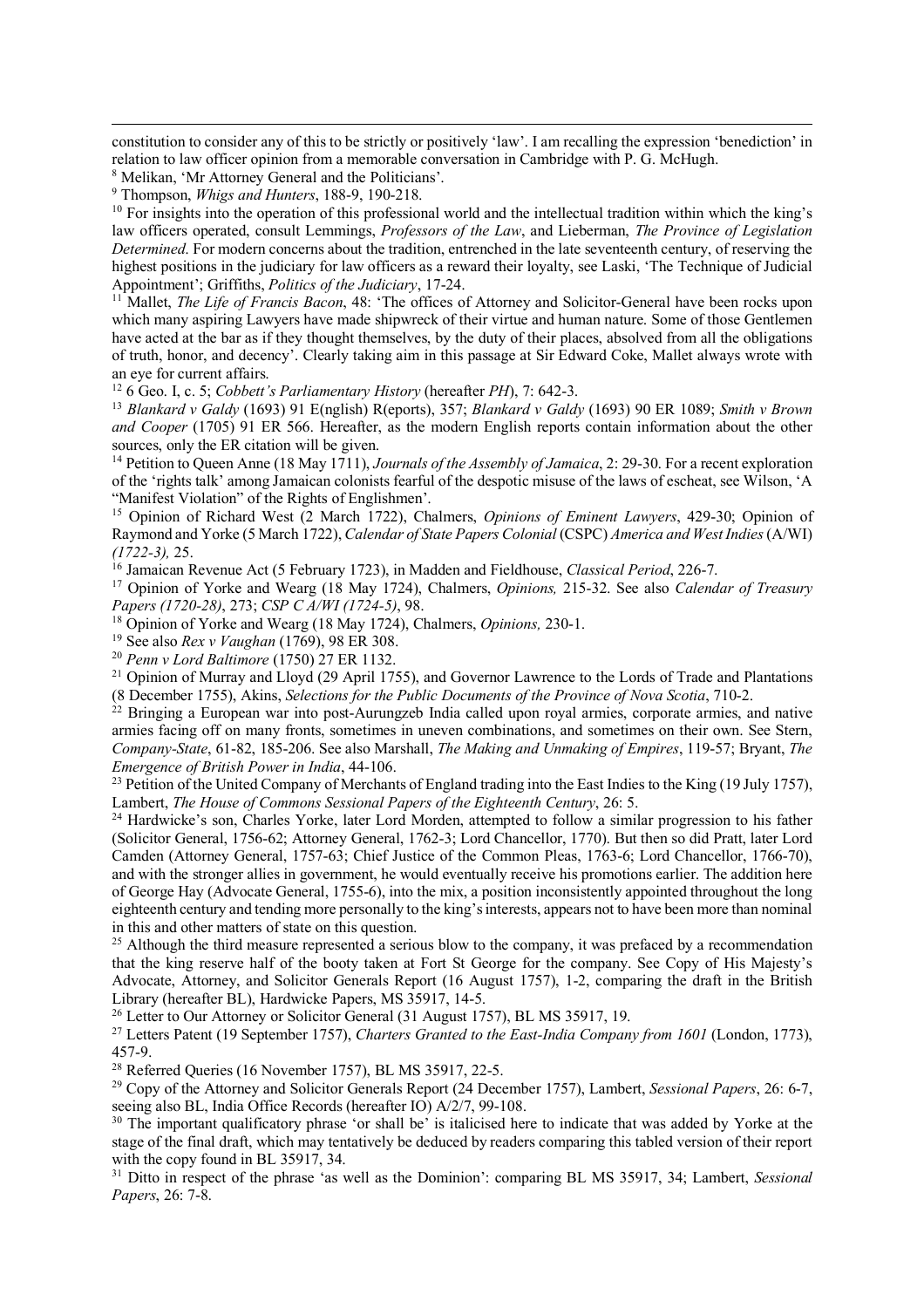<sup>34</sup> Letters Patent (14 January 1758), *Charters*, 460-4. This charter acknowledges that the company regained some losses but also made some new gains from 'Princes, or Governments, in India'. Through treaty, the company may cede or restore all such territories 'acquired by Conquest […] or which shall be acquired, by Conquest, in Time coming', but this right does not extend to any 'Settlements, Fortresses, Districts or Territories, conquered from the Subjects of any *European* Power' (460, 462-4).

<sup>35</sup> Draft petition, BL MS 35917, 165-72.<br><sup>36</sup> Eyre Coote to George Pigot (21 January 1761), BL MS 35917, 57-9.<br><sup>37</sup> See, for example, Case no. 60 on the Right of the King to Settlements Plunder &c. Taken in the East Indi June 1761), BL IOR/L/L/6/1, 76-8.

<sup>38</sup> The details of this dispute are obscure, which has led to some confusion over the role of the courts in facilitating a settlement. A good summary of this dispute may be found in Malcolm, *The Life of Robert, Lord Clive*, 2: 216- 24. For political context, see Lenman and Lawson, 'Robert Clive, the "Black Jagir", and British Politics'.

<sup>39</sup> According to Thurlow, Chancery could not decide upon any matter lying 'within the full and absolute jurisdiction of another imperial crown'. Recognising that India might be considered a 'conquered country', Thurlow suggested, with vagueness, that this might award 'real rights, though not by direct process, yet by compulsion', to people within the realm. However, this approach Thurlow considered unsuitable for any appraisal of Clive's claim, which had been founded not by the laws of England but by the use of force abroad, and as such, 'must be decided by the sword'. See Report of Edward Thurlow (December 1763), *The Opinions of Mr. James Eyre*, xiii. By comparison, in his more abbreviated report, Hoskins (16 Nov 1763) rather suggested that the matter be resolved 'under the jurisdiction of the courts of the Great Mogul'. See *Opinions of Mr. James Eyre* (et al.), iv. <sup>40</sup> Clive, *A Letter to the Proprietors*.

<sup>41</sup> Report of Fletcher Norton (2 May 1764), in Hargrave, *Collectanea Juridica*, 1: 249.

<sup>42</sup> Report of Charles Yorke (2 May 1764), in Hargrave, *Collectanea Juridica*, 1: 247: 'this question ought to be determined between his lordship and the Company upon the same principles as the like question would be determined arising between the owner of the lands in England subject to a rent, and the grantee or assignee of that rent, in a case where both parties derived from the same original grantor'.

<sup>43</sup> Report of James Eyre (1 May 1764), *Opinions of Mr. James Eyre*, I; comparing that of Dunning (30 April 1764), xiv.

<sup>44</sup> Malcolm, *The Life of Robert, Lord Clive*, 2: 236-7.

<sup>45</sup> 20 years later, much of this band would get back together, and team up with other past and present law officers, to rework their opinions, in shuffled-around capacities, in *Nabob of Arcot v East India Company* (1791) 29 ER

<sup>46</sup> For this expression, see the report compiled shortly after this time into the company's claim kept in the Chatham Papers, National Archives (hereafter NA), PRO 30/8/99, 247.<br><sup>47</sup> Chatham Papers, NA PRO 30/8/99, 247-8.<br><sup>48</sup> Thomas. 'Parliamentary Diaries of Nathaniel Ryder'. 339.

 $^{49}$  New France fell to royal and colonial arms in 1759-60, which was followed by a series of stunning victories, mostly in the Caribbean, in 1762, before the Seven Years War was brought to a halt in 1763. In preparation for peace between Spain, France, and Great Britain, each of these new 'conquests' were put onto the negotiating table as possible 'cessions'. The resultant Treaty of Paris handed Britain the biggest gains, including a number of 'ceded islands' in the Caribbean, all parts of North America formerly claimed by the French, and Florida from the Spanish.

<sup>50</sup> Royal Proclamation (7 October 1763), in Shortt and Doughty, *Documents Relating to the Constitutional History of Canada*, 1: 163-8. 51 Mansfield to Grenville (24 December 1764), in Smith, *The Grenville Papers*, 2: 476-7.

<sup>52</sup> Report of Yorke and de Grey (14 April 1766), in Shortt and Doughty, *Documents Relating to the Constitutional History of Canada*, 1: 255: 'There is not a *Maxim* of the *Common Law* more certain than that a Conquer'd people retain their antient Customs till the Conqueror shall declare New Laws. To change at once the Laws and manners of a settled Country must be attended with hardship and Violence; and therefore proceed gently and indulge their Conquer'd subjects in all local Customs which are in their own nature indifferent […] in Canada; because it is a great and antient Colony long settled and much Cultivated, by French Subjects'.<br><sup>53</sup> For this context in detail, see Lawson, *The Imperial Challenge*, 81-107.

 $54$  6 Geo. III, c. 12, comparing 6 Geo. I, c. 5.<br> $55$  PH 16: 176. For Mansfield, any 'notion' that conquest was relevant to a discussion about the authority of parliament and the dependence of the colonies upon the crown was 'of a very modern date' (referring in this instance to the opinion of 1724 of Yorke and Wearg).

<sup>56</sup> Basye, 'The Secretary of State for the Colonies'. 57 Chaffin, 'The Townshend Acts Crisis, 1767-1770'.

<sup>32</sup> Lambert, *Sessional Papers*, 26: 7.

<sup>33</sup> Lambert, *Sessional Papers*, 26: 8.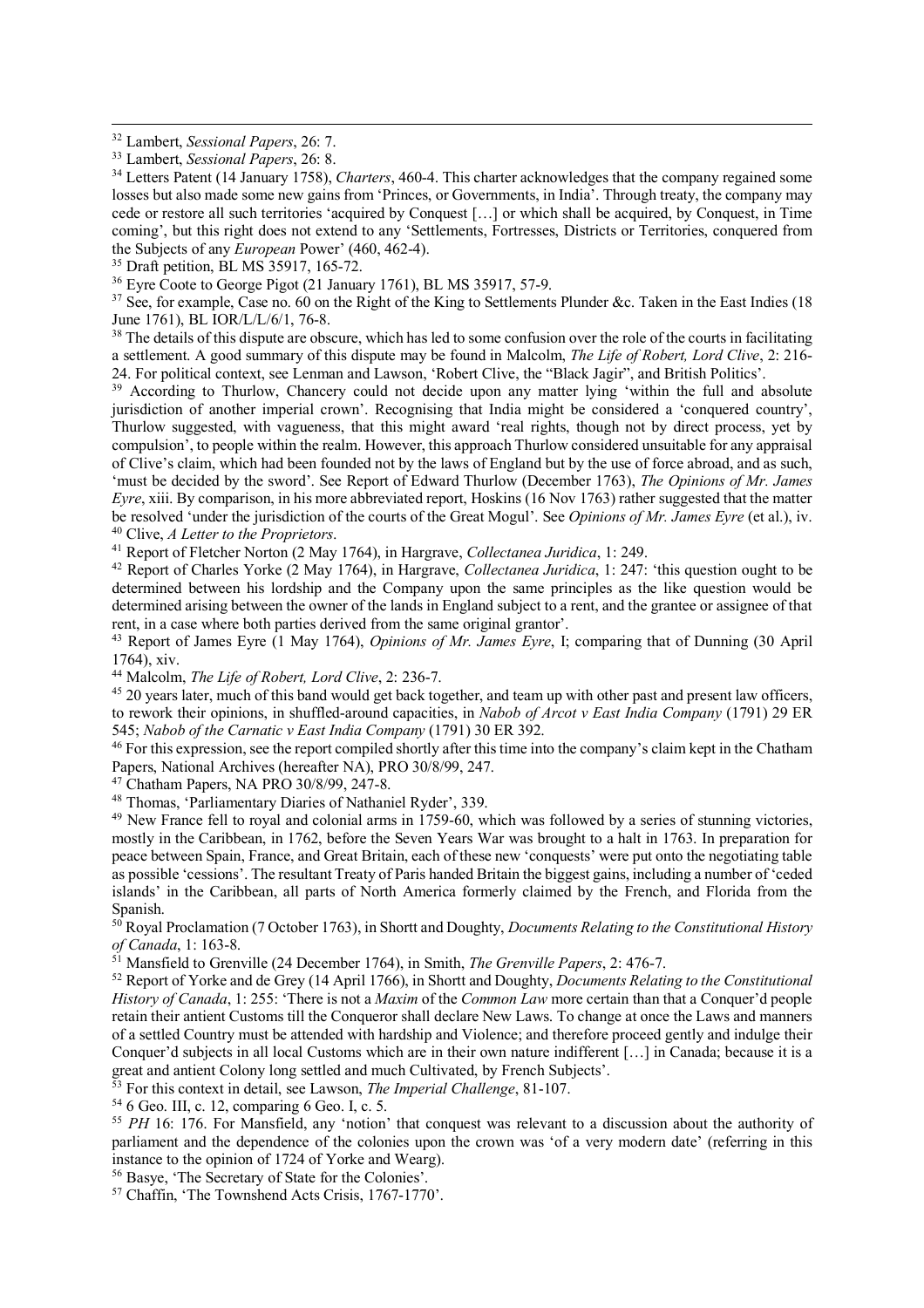Marshall, 'Lord Hillsborough, Samuel Wharton and the Ohio Grant'.

<sup>61</sup> Greene, 'The Case of the Pistole Fee'; Royal Proclamation (7 October 1763), Shortt and Doughty, *Constitutional Documents Relating to the History of Canada*, 1: 167: 'And We do hereby strictly forbid, on Pain or our Displeasure, all our loving Subjects from making any Purchases or Settlements whatever, or taking Possession of any of the Lands above reserved, without our especial leave and Licence for that Purpose first obtained'. For the struggles of the Ohio, Illinois, and Loyal land companies, see Del Papa, 'The Royal Proclamation of 1763'.

<sup>62</sup> 'The Opinion of the late Lord Chancellor Cambden [sic] and Lord Chancellor York [sic] on Titles derived by the Kings Subjects from the Indians or Natives' (1 April 1772), NA CO 5/1352, 78: 'In respect to such places as have been or shall be acquired by Treaty or Grant from any of the Indian Princes or Governments; Your Majesty's Letters Patents are not necessary, the property of the soil vesting in the Grantees by the Indian Grants; Subject only to your Majesty's Right of Sovereignty over the Settlements as English Settlements and over Inhabitants as English Subjects who carry with them your Majesty's Laws wherever they form Colonys and receive your Majesty's Protection by Virtue of your Royal Charters'.

<sup>63</sup> Wharton, *Plain Facts*, 9. It took long after the Declaration of Independence before 'the opinion of those great law officers' would be disrobed of its relevance in the United States of America, when it was reimagined by the Chief Justice John Marshall as the locus of a rule about 'whether the King's subjects carry with them the common law wherever they may form settlements'. This is interesting not only because of the far better sources of law available to Marshall that he *overlooked* in support of this axiom, but also because the question actually offered little to the idiosyncratic jurisprudence he was developing in relation to Indian proprietary rights in the first place. See *Johnson v. M'Intosh* (1823) 21 US 599. <sup>64</sup> This section title is an expression of deference to Bowen, *Revenue and Reform*.

<sup>65</sup> The intractability of the controversy says little for the aptitude of this composition of the Commons to address affairs of constitutional principle – an interpretation which may stem from an overly uncharitable reading of an abbreviated parliamentary record – but it cannot but appear obvious that most who participated in this debate were disinclined to look for precedents or develop sound legal arguments, and preferred, instead, to stand behind singular opinions and parrot. A hint of the complexities involved in these politics may be gleaned from Elofson, 'The Rockingham Whigs in Transition'.

<sup>66</sup> Reading from a 'foreign publication', William Dowdeswell issued the following announcement: 'Respecting those territorial acquisitions the English East India Company hath made in Asia, every dispute relative thereto must be settled by that Company itself, the crown of England having no right to interfere in what is allowed to be the legal and exclusive property of a body corporate belonging to the English nation'. *PH* 17: 801.

<sup>67</sup> *PH* 17: 807.<br><sup>68</sup> *PH* 17: 808-13. Yorke held the position of Lord Chancellor for just three days before taking his own life, so the legend goes, out of guilt for betraying those unfairly dismissed by the king to make way his ascent into office. See, for example, Parkes, *History of Chancery*, 342-3. For more reliable perspectives, which seem to indicate haemorrhaging as a result of opiate overdose and/or stomach ulceration, see Hardwicke Papers, BL Add MS 35428, 196-21, 132-40. These accounts are canvassed and placed into context within Connors, *Philip Yorke's Parliamentary Journal.*

<sup>69</sup> *PH* 17: 821: 'that the Company's possessions were not gained by conquest, and therefore the crown can have no right to them; or granting them to be all gained by conquest, that even then the crown has no right to them'.

<sup>70</sup> *PH* 17: 823-4. Surely it was the Irish veteran of the Seven Years War, Colonel Isaac Barré, who summed things up best on whether 'the crown should seize upon the territorial possessions of the East India Company'. His honest admissions of having no clue what any of the quoted opinions took to mean, and of his sufferance, once again, of being 'out-flanked by the law', could not have been unique to him (825).

<sup>71</sup> *PH* 17: 831-5.

<sup>72</sup> *PH* 17: 856.

<sup>73</sup> *PH* 17: 865. Meredith himself had been clear on this, however. 'I have no scruple to avow my poor opinion where that right lies. Tis in the crown; and the right to control it in the people. But whether the crown assumes itself, or delegates to others, the exercise of its rights, I hold it as the first principle of this constitution, that there can be no sovereign power whatever, the execution of which is not amenable to the representatives of the people. On this ground I claim the right of an English member of parliament to enquire into all public transactions: where there is public merit, to give reward and honour; where delinquency, to detect, to censure, and to punish' (860). 74 *PH* 17: 869.

<sup>58</sup> 13 Geo. III, c. 44.

<sup>&</sup>lt;sup>59</sup> For the involvement of these characters in the reproduction of the 1757 report, see Sosin, 'The Yorke-Camden Opinion'. See also Schlesinger, 'The Uprising Against the East India Company'; Reid, 'In the First Line of Defense'.<br><sup>60</sup> For an interesting exploration of the old-fashioned politics of patronage surrounding the Ohio grant, see